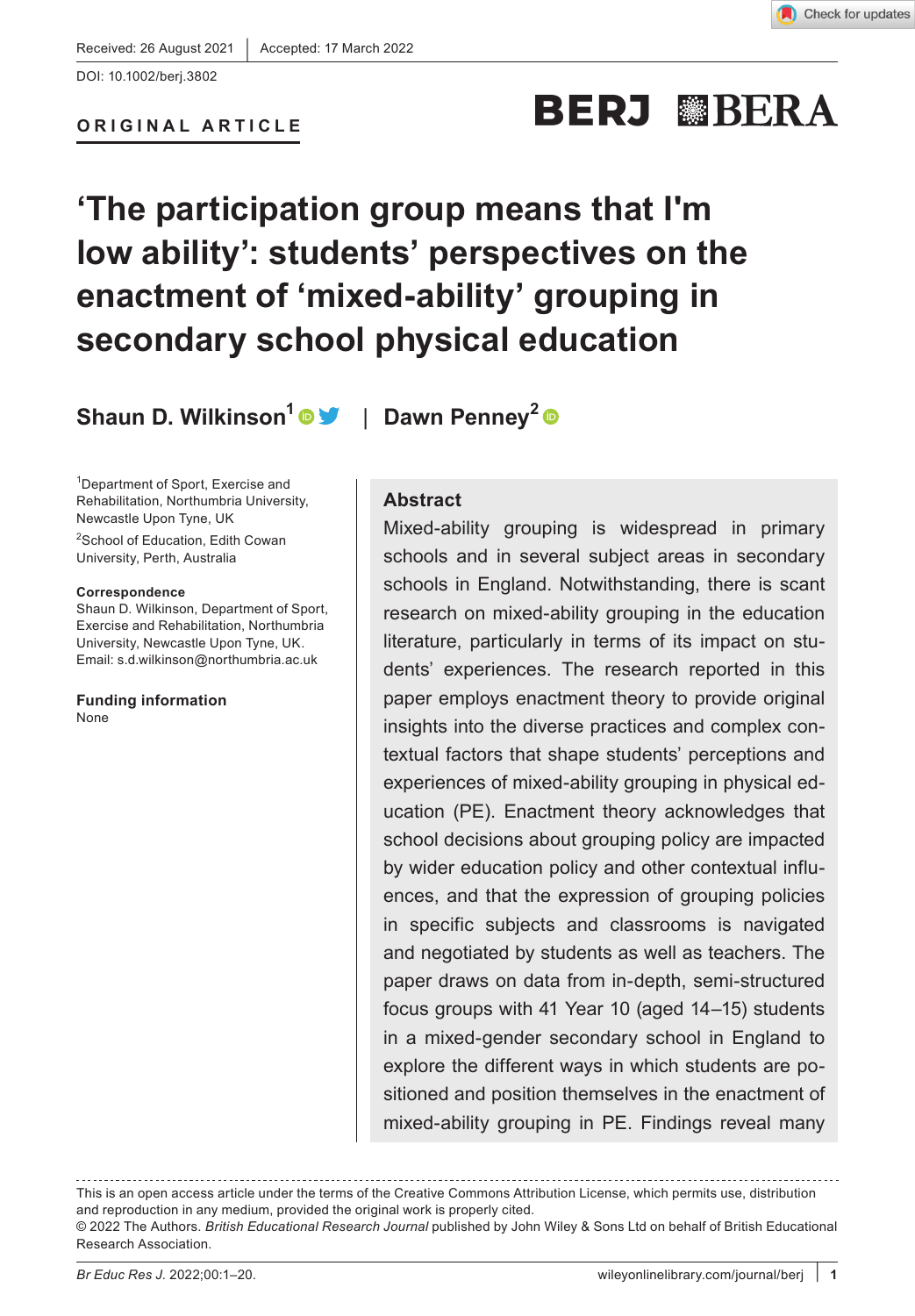contextual factors, including ability and gender discourses, school and subject cultures, and the broader policy context, influencing students' positioning and learning experiences in mixed-ability PE. The discussion explores distinct differences in the enactment of mixed-ability grouping in PE in Key Stage 3 (aged 11–14) and Key Stage 4 (aged 14–16) and identifies students as *enthusiasts*, *critics*, *entrepreneurs* and *copers* in grouping policy enactment. The study affirms the need for educators and professionals to critically engage with the construct of ability, and in turn mixed-ability grouping policies and pedagogic practices in PE.

#### **KEYWORDS**

ability, secondary education, mixed-ability grouping, physical education

### **Key insights**

### **What is the main issue that the paper addresses?**

This paper addresses how mixed-ability grouping is enacted in PE in Key Stage 3 and Key Stage 4 and considers how particular enactments are experienced differently by students in mixed-ability PE lessons.

### **What are the main insights that the paper provides?**

Drawing on focus group interviews involving students at a mixed-gender secondary school in England, the paper provides rich insight into students' varied experiences of mixed-ability grouping in PE and the ways in which these experiences are mediated by particular constructions of ability, gendered discourses, school and subject cultures, and the wider policy context.

### **INTRODUCTION**

While there is an extensive international literature on different forms of ability grouping, particularly streaming and setting, mixed-ability grouping has attracted comparatively little research attention. This paper directs attention specifically to the complexities and potential inequities inherent in the enactment of mixed-ability grouping in the subject area of physical education (PE). Before exploring important features of that subject context, we first clarify the terminology used throughout this paper. *Streaming* is considered the most rigid form of ability grouping, with students assigned to classes based on an overall assessment of their general ability and remaining in these classes for all or most subjects (Sukhnandan &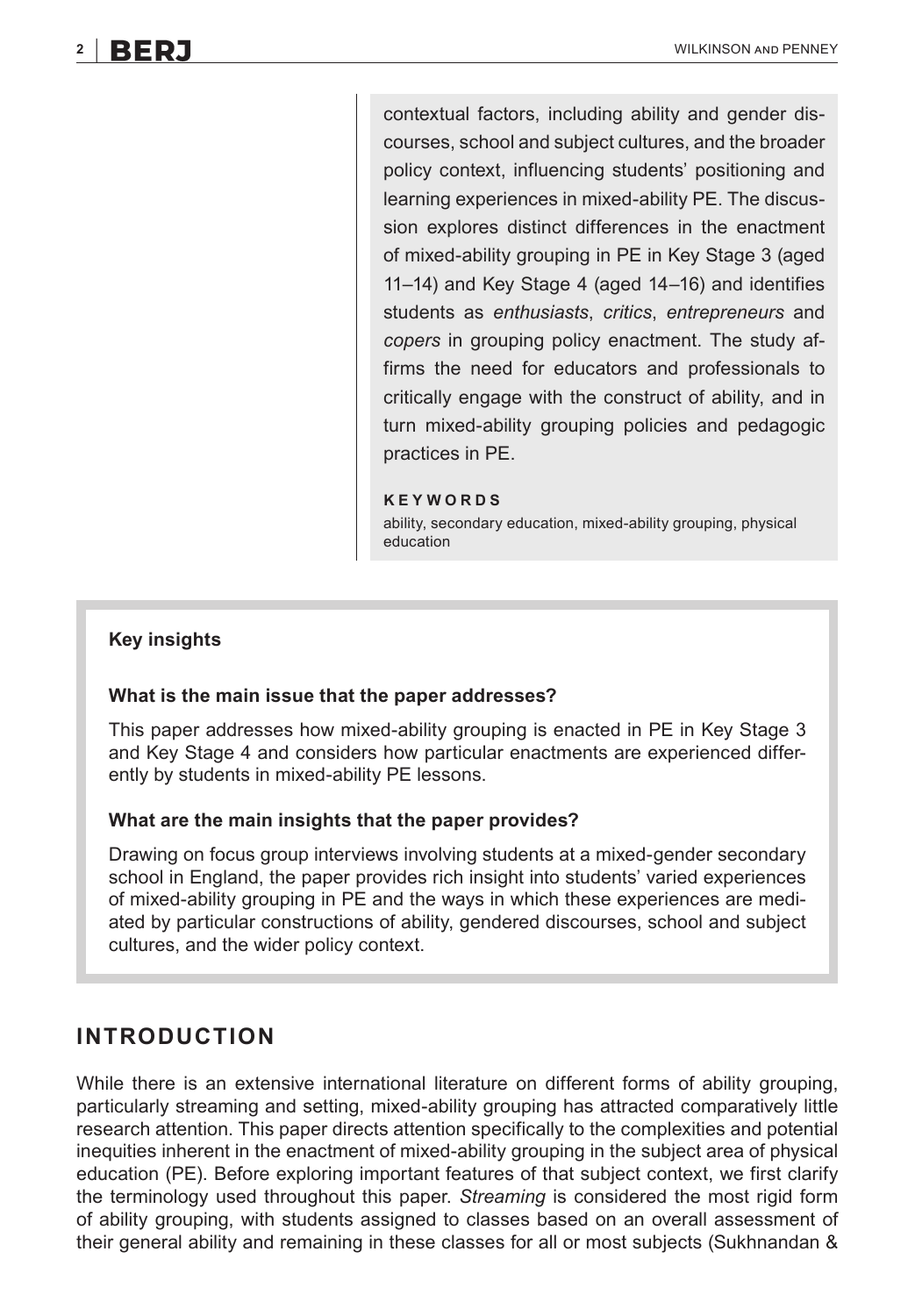Lee, 1998; Ireson & Hallam, 2001). *Setting* is a more flexible and nuanced arrangement, with students assigned to classes based on their attainment in a particular subject only (Francis et al., 2020; Wilkinson & Penney, 2014, 2021a). Thus, where sets are serially ordered (i.e., from highest to lowest), a student may be in a high set for one subject and a lower set for another. *Mixed-ability grouping*, which is the prime focus in this paper, differs from streaming and setting insofar as there is no attempt to group together students of similar ability in forming class groups (Ireson & Hallam, 2001). Instead, classes are formed (either randomly or purposefully) with the intent that each will include students with a broad range of abilities (Francis et al., 2020). As Taylor et al. (2020) have discussed, combinations of these grouping approaches may also be used in individual schools. Furthermore, irrespective of the type of grouping used to determine class groups, teachers may use *within-class grouping* to divide a class into smaller groups for specific activities and/or purposes. Within-class groups are frequently based on ability and/or prior attainment but may also reflect students' working relationships, behaviour and/or attitude to learning (Ireson & Hallam, 2001; Francis et al., 2020; Wilkinson et al., 2016). Pertinent to this research is the recognition that ability discourses and other factors prospectively shape how various students are positioned as learners in mixed-ability teaching contexts.

In considering the mixed-ability grouping literature, it is notable that attention has primarily been directed towards analysis of students' attainment outcomes, particularly in mathematics, English and science, rather than investigation of the actual practices deployed by teachers and their impact on students' experiences. Further, the limited research that has directly explored students' perceptions and experiences of mixed-ability grouping has invariably focused on mathematics and English in secondary schools (see, e.g., Venkatakrishnan & Wiliam, 2003; Tereshchenko et al., 2019; Francome & Hewitt, 2020). This is despite recognition that these are not the curriculum areas in which mixed-ability grouping is most frequently utilised (Hallam et al., 2008; Office for Standards in Education [OFSTED], 2013; Taylor et al., 2020; Wilkinson et al., 2016). In a survey of 233 teachers from 45 secondary schools in England, for example, Hallam et al. (2008) found that 92% of art, 86% of music, 80% of drama and 58% of PE lessons were taught in mixed-ability groups. Recent data from a national survey of 375 secondary schools in England by comparison revealed that mixed-ability grouping was fully or partially being used in less than 26% of schools for mathematics and less than 55% for English (Taylor et al., 2020). 'Partial' approaches included mixed-ability grouping with a separate bottom or nurture group, mixed-ability grouping with a separate top or stretch group and mixed-ability grouping with separate top and bottom groups (Taylor et al., 2020).

While much research investigating grouping (including our own work) has focused on schools in England, preferences for particular approaches, differences in approach in different subjects and the impact that both between- and within-class grouping approaches have on students and their learning are undoubtedly matters of international interest. The PISA survey in 2018, for example, revealed that across Organisation for Economic Cooperation and Development (OECD) countries, 43% of students attend schools where they are grouped by ability into different classes for all or some subjects, with the remainder retaining mixed-ability grouping (OECD, 2020). The PISA survey also reported that 54% of students attend schools where within-class grouping is used for all or some subjects (OECD, 2020). We suggest that such data points to a need for an expansion of research examining mixedability grouping, as well as the within-class grouping practices employed in various mixedability settings.

This study contrasted to much previous research by directing attention to mixed-ability grouping in PE and by foregrounding student perspectives. Our focus on PE particularly acknowledged that, first, in many instances secondary school PE in England continues to feature gender-differentiated curriculum provision and groupings, with girls and boys separated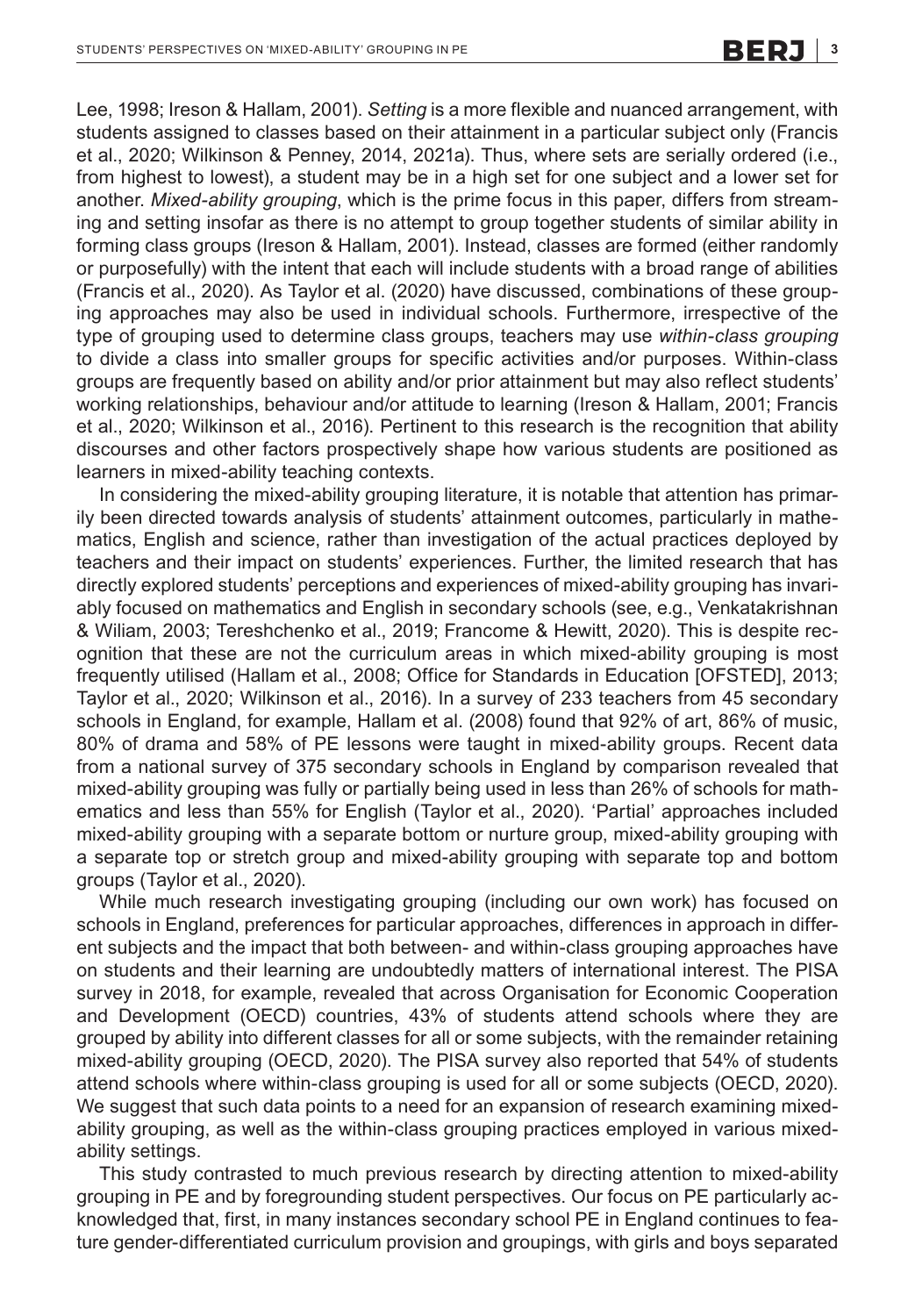for core (non-examined) PE (Wilkinson et al., 2016), and second, that conceptualisations of ability in PE frequently privilege discourses of sport performance that also have an inherent gendered dimension (Evans, 2004; Croston, 2014; Wilkinson & Penney, 2021a, 2021b). While gender-differentiated PE has a long history in England (Fletcher, 1984; Kirk, 1992), the picture internationally is varied. Single-sex PE is a common feature of secondary schools in the USA, Finland and many Muslim countries, whilst mixed-sex PE is more prevalent in secondary schools in countries such as Germany, Denmark, Norway and Sweden (United Nations Educational, Scientific and Cultural Organisation [UNESCO], 2020). However (and notwithstanding the grouping approach used), gendered discourses are acknowledged internationally as powerfully shaping understandings of ability in PE and sport, and as, therefore, an important consideration for pedagogy in PE globally (OECD, 2019). Furthermore, sport discourses, within which gendered discourses are invariably intertwined, retain a privileged standing in PE internationally. PE also stands out as a teaching and learning context in which students' bodies, physical competencies and performances are very publicly on display, with feelings of scrutiny, inadequacy and/or failure all potentially magnified and perceptions of ability prospectively distorted (Evans, 2004; Croston, 2014; Wilkinson & Penney, 2021a). Accordingly, this study aimed to generate a nuanced and contextual understanding of students' perceptions and experiences of mixed-ability grouping in secondary school PE in England, and in so doing, offer new insight into debates about mixed-ability grouping policy and practice in secondary schooling, particularly in relation to issues of equity. We employed enactment theory (Ball et al., 2012; Braun et al., 2011) to specifically pursue the diverse practices and complex contextual factors that shape students' perceptions and experiences of mixed-ability grouping in PE. As we outline below, the application of enactment theory recognises that school decisions about grouping policy are impacted by wider education policy and many other contextual influences, and that the pedagogical expression of grouping policies in specific subjects and classrooms is navigated and negotiated by students as well as teachers (Ball et al., 2012; Löfgren et al., 2018; Wilkinson & Penney, 2021a, 2021b).

## **Mixed-ability grouping: policy and practice**

As indicated above, the widespread adoption of mixed-ability grouping in many subject areas in secondary schools in England contrasts with grouping by ability, and specifically the practice of setting. Successive governments (Department for Education and Skills [DfES], 2005; Conservative Party, 2010) and Ofsted, the school inspectorate in England (Ofsted, 2013), have variously claimed that mixed-ability teaching provides insufficient stimulus for higher attaining students to improve because teachers frequently pitch their lessons at the middle of the group. Schools have therefore been encouraged to employ setting to 'ensure that students are sufficiently challenged and make good progress' (Ofsted, 2013, p. 10). Yet there is no unequivocal evidence that setting improves academic attainment and/or that it should be considered preferable to mixed-ability grouping. Meta-analyses, literature reviews, and research studies show that ability grouping (i.e. setting and streaming) has no overall positive effect on student attainment, with a small negative or zero effect on lower attaining students and a small positive effect on higher attaining students (Slavin 1987; Sukhnandan & Lee, 1998; Wiliam & Bartholomew, 2004; Higgins et al., 2015). Further, mixed-ability grouping has often been found to have positive effects on the attainment of lower attaining students, with neutral to positive effects on the attainment of higher attaining students (Ireson et al., 2002; Venkatakrishnan & Wiliam, 2003). Research has also shown that mixed-ability grouping can foster greater self-confidence and attitudes towards learning, particularly among lower attaining students (Higgins et al., 2015; Francis et al., 2020).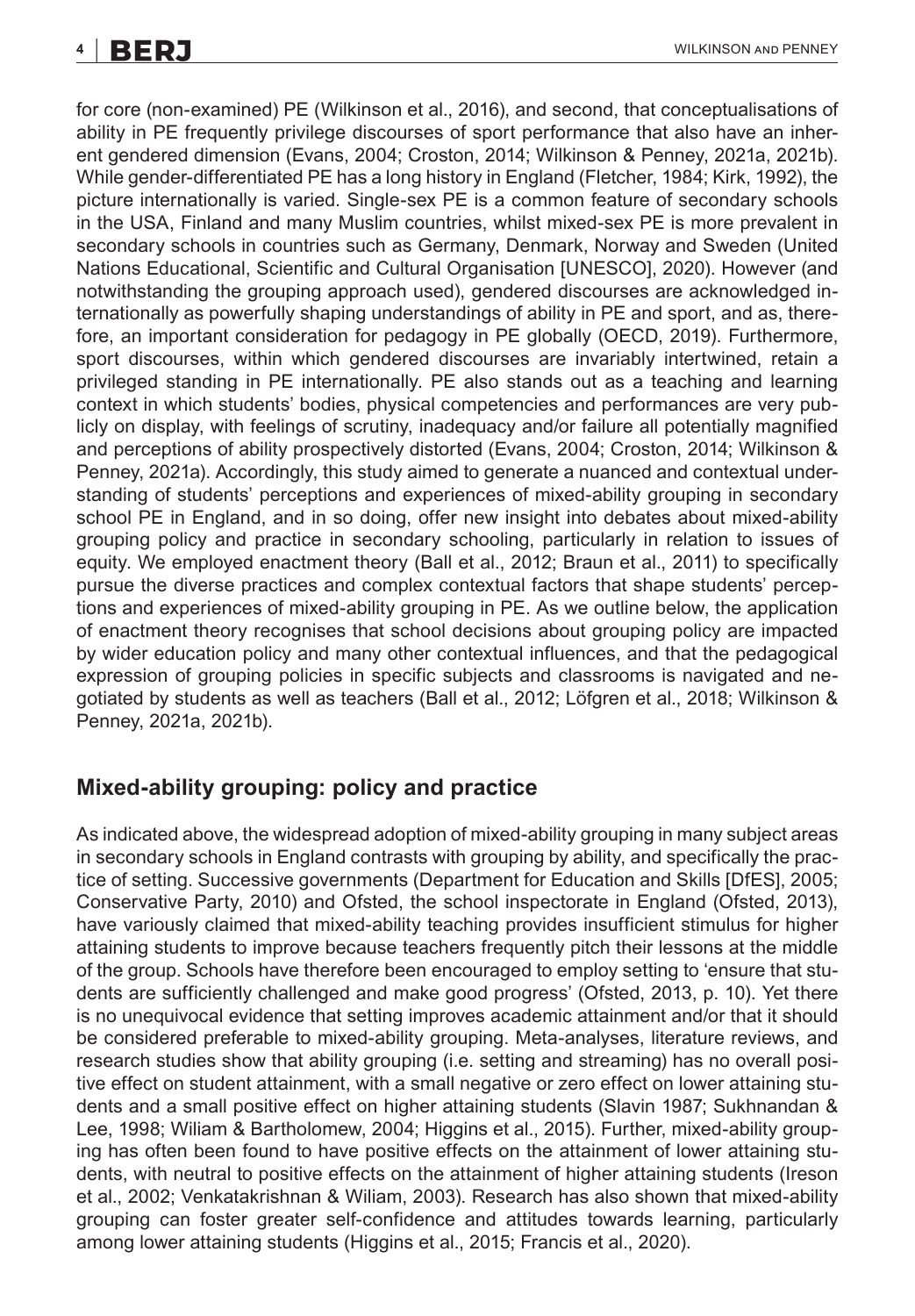However, as Francis et al.(2020) note, simply grouping students in mixed-ability groups 'will not of itself yield positive outcomes' (p. 143), nor necessarily benefit all students. Research shows, for example, a tendency for teachers to pitch lessons at mid to low attaining students in mixed-ability groups (Sukhnandan & Lee, 1998; Wiliam & Bartholomew, 2004; Ofsted, 2013; Wilkinson & Penney, 2014, 2021b). This may mean that the needs of higher and some lower attaining students are not adequately addressed, potentially resulting in boredom, anxiety and/or indiscipline (Sukhnandan & Lee, 1998; Francis et al., 2020). Nonetheless, research evidence indicates that teachers are more likely to provide a greater variety of activities and more differentiated work in mixed-ability classes than in setted classes (Ireson et al., 2002; Wilkinson & Penney, 2014, 2021b; Wilkinson et al., 2021).

What is very evident from research focusing on both setting and mixed-ability grouping is that grouping policies are not applied in uniform ways and nor do they have a uniform impact. Rather, grouping arises from differing interpretations and enactments of grouping policy in different schools, departments and classrooms, and reflect the direct and indirect influence of many factors, both internal and external to an individual school (Wilkinson & Penney, 2021b; Wilkinson et al., 2021). The impact of grouping policies on teaching and learning similarly needs to be understood as nuanced and negotiated by both teachers and students (Francis et al., 2020; Wilkinson & Penney, 2021a, 2021b). This research employed enactment theory, as developed by Ball and colleagues (Ball et al., 2011; Braun et al., 2011; Ball et al., 2012), to pursue two issues in particular; first, the ways in which various dimensions of context shape the pedagogy of mixed-ability grouping in PE in Key Stage 3 (aged 11–14) and Key Stage 4 (aged 14–16); and second, the ways in which mixed-ability grouping is experienced, navigated and negotiated by different students in PE. In relation to the former line of inquiry, enactment theory provided a framework of four inter-related dimensions of context, prompting exploration of the distinct and collective influence of *situated*, *material*, *professional* and *external* aspects of context (Braun et al., 2011; Ball et al., 2012) shaping particular pedagogical enactments of mixed-ability grouping. Table 1 outlines the factors associated with each dimension.

In relation to the second focus, on students, enactment theory provided a further framework facilitating the exploration of students as *actors*, positioned by grouping arrangements but also variously positioning themselves in the enactment process (Ball et al., 2011, 2012). The interest here was in how different students 'read', received and responded to PE teachers' enactment of mixed-ability grouping policy and thereby adopted different actor positions, including those of enthusiast or critic. Enactment theory thereby recognises that students are not passive recipients or receivers of grouping policy, but rather play an active role in shaping the pedagogical expressions and experiences of grouping policy (Löfgren, et al., 2018; Wilkinson & Penney, 2021a). The section that follows expands upon issues that previous research in PE, and in secondary education more broadly, has raised pertaining to the positioning and experiences of students in grouping policy and practice.

| Situated        | Such as school demographic, values and<br>traditions pertaining to PE and sport               |
|-----------------|-----------------------------------------------------------------------------------------------|
| Material        | Such as facilities, staffing, equipment and<br>timetabling for PE                             |
| Professional    | Such as school culture, expectations and<br>pressures on staff                                |
| <b>External</b> | Such as wider policies and systems impacting<br>grouping policy, including Ofsted inspections |

**TABLE 1** Examples of factors associated with each dimension of context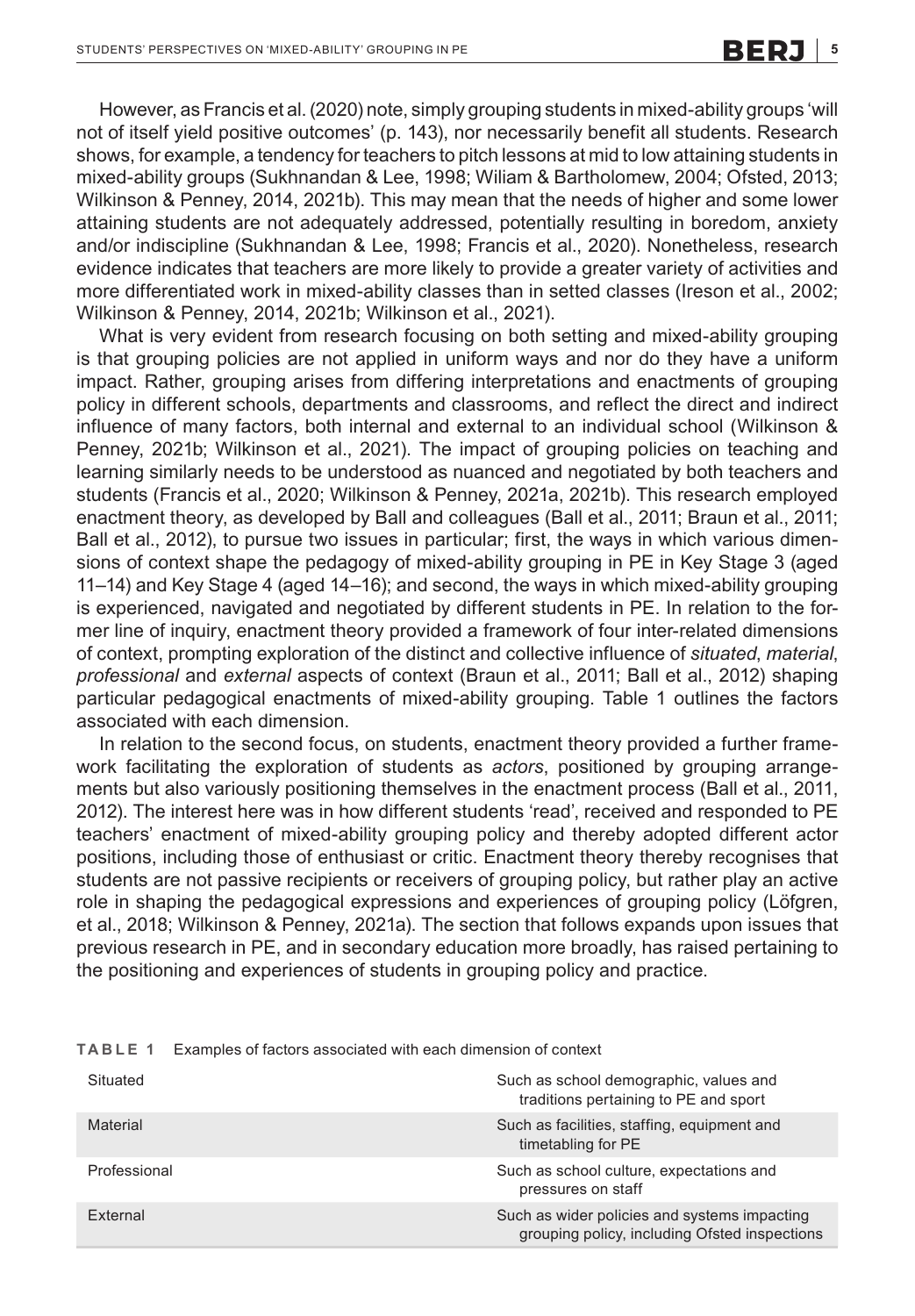## **Students' positioning and perspectives on grouping**

Research examining students' perceptions and experiences of grouping structures has repeatedly identified that ability level is an important variable. Research that has primarily focused on mathematics and English has shown that higher attaining students are more likely to favour setting, whereas lower attaining students are more likely to favour mixed-ability grouping (Hallam & Ireson, 2006; Tereshchenko et al., 2019; Francis et al., 2020; Wilkinson & Penney, 2021b). In Hallam and Ireson's (2006) large-scale survey of over 5000 Year 9 (aged 13–14) students, for example, a significant proportion of lower attaining students preferred mixed-ability grouping because they felt that working alongside higher attaining students facilitated their learning and increased their confidence. However, these researchers also found that where mixed-ability grouping was the predominant approach in a school, there was greater student preference for learning in mixed-ability classes, suggesting that students' familiarity with particular arrangements may be important. Other research (see, e.g., Ireson & Hallam, 2001; Francis et al., 2020) has shown that mixed-ability grouping can have a negative impact on high attaining students' motivation, because class work is often not sufficiently challenging or varied. More recently, Tereshchenko et al.'s (2019) study of 89 Year 7 (aged 11–12) students provided a more nuanced understanding of student preferences and perceptions, showing that while many higher attaining students expressed preferences for setting, they also identified a range of benefits of mixed-ability grouping, including the opportunity to help lower attaining students in their learning and to work alongside students with different backgrounds, strengths and interests. In Tereshchenko et al.'s (2019) study, a significant number of higher and lower attaining students also suggested that mixed-ability grouping provided more equitable access to teachers, resources and the curriculum than setting arrangements.

Grouping practices are also acknowledged as influencing friendship patterns in primary and secondary schools, particularly when students are in the same group for most or all classes (Newbold, 1977; Ireson & Hallam, 2001; Hallam & Ireson, 2006). Newbold (1977), for example, found that most students in schools using streaming and/or setting tended to choose those of similar ability as friends, whereas a greater number of mixed-ability friendships were formed in schools using mixed-ability grouping.

In PE, research exploring grouping (and ability-based grouping or setting particularly) has also brought to the fore equity issues pertaining to students' access to and opportunities for learning and revealed the ways in which discourses of motor-skill proficiency, sport performance and/or fitness are privileged in many applications of ability grouping (Evans, 2004; Croston, 2014; Wilkinson et al., 2016). Further, our previous research showed students in PE to be attuned to setting policies and how they may be positioned by them, but also by gender discourses coming into play in PE (Wilkinson & Penney, 2021a). Notably, students demonstrated capacity to (in some instances) resist and re-negotiate their positioning by performing and/or behaving in ways that may counter perceived negative impacts of setting and/or enable them to mediate tensions between ability discourses and gender discourses in PE. For example, some boys allocated to bottom sets for PE sought to validate their masculinity (to peers and teachers) by misbehaving and/or acting aggressively and competitively (Wilkinson & Penney, 2021a). Some girls allocated to top sets for PE expressed a need to put minimal effort into PE lessons due to perceived conflict between the acknowledgement of their ability in this context and their femininity. Other girls recognised certain activities, including dance and aerobics, as avenues via which they could safely and legitimately perform (and combine) femininity and ability in PE (Wilkinson & Penney, 2021a).

This research acknowledged a comparable lack of student insight into how mixedability grouping is enacted by PE teachers, and more particularly, what impact particular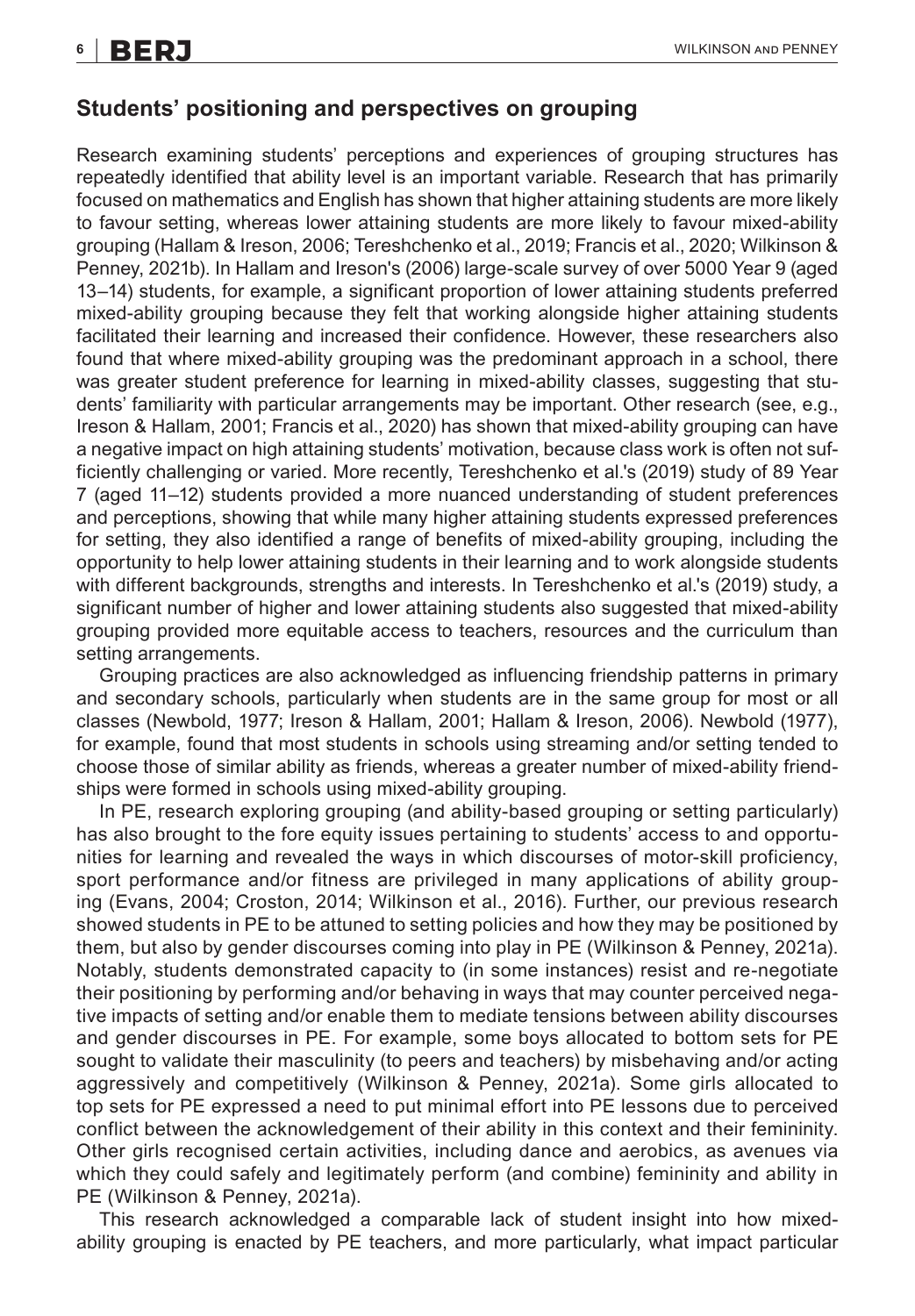enactments of mixed-ability grouping have on various students' learning opportunities and experiences in PE. As indicated earlier, the study sought to pursue the various factors prospectively shaping the enactment of mixed-ability grouping, including the intersection of gender and ability discourses, and critically examine the consequent positioning and experiences of different students in mixed-ability PE lessons. The study also recognised that grouping and teaching practices may vary between PE in Key Stage 3 and Key Stage 4, with the latter incorporating examination PE studies as well as core curriculum PE. Two research questions guided the study, reflecting the enactment perspective outlined above:

- **•** How do various contextual factors (*situated*, *material*, *professional* and *external*) impact the ways in which students experience mixed-ability grouping in PE in Key Stage 3 and Key Stage 4?
- **•** How do gender discourses and gendered practices impact students' experiences and positioning in the enactment of mixed-ability PE in these Key Stages?

As we explain below, these research questions were explored via a qualitative case study of mixed-ability grouping in PE in a secondary school in the north-east of England.

## **RESEARCH CONTEXT AND METHODOLOGY**

The case study school was purposively selected because of its strong commitment to mixedability grouping in all subject areas except mathematics. Further details of the case study school are presented in Table 2. Pseudonyms are used for the school, and later students, to maintain anonymity. The study was approved by the Ethics Committee of Northumbria University.

Westfield used two variations of mixed-ability grouping in PE. In Key Stage 3, students were organised into mixed-ability groups for PE based on their mathematics sets, but with boys and girls taught separately in PE. Grouping according to students' mathematics set can be problematised in relation to the spread of abilities consequently arising in PE classes and whether, therefore, the arrangement can be considered a full or 'pure' form of mixed-ability grouping. However, both teachers and students at Westfield recognised this arrangement as constituting mixed-ability grouping in PE in Key Stage 3, and a recent national survey of over 900 secondary schools in England has affirmed that creating 'de-facto' mixed-ability groups for PE based on setting in another subject is not uncommon.<sup>1</sup>

In Key Stage 4, students selected their own mixed-ability group in core PE by choosing between two curriculum pathways: the Performance pathway and the Participation pathway. National research indicates that establishing 'pathway' options is not an unusual practice in PE in Key Stage 4 in secondary schools in England.<sup>2</sup> At Westfield, this approach was a department-level arrangement designed to allow students to take ownership of their own learning and thereby maintain engagement and participation in PE. As shown in Table 3, the pathways were organised around different curriculum activities (individual activities for Participation and team for Performance), while maintaining gender differentiation (with each pathway consisting of two single-sex girls' groups and two single-sex boys' groups—eight groups in total).

As we illustrate below, the Participation pathway was portrayed as recreational, with individual activities framed as 'less competitive' to promote students' confidence and enjoyment in PE. In contrast, the Performance pathway emphasised team activities as competitive, with the intent of thereby promoting students' motivation and achievement in PE.

For Key Stage 3 and Key Stage 4, all students were timetabled for 2h of single-sex core PE per week and each activity in the curriculum was taught over a period of 6 or 7weeks. In Key Stage 4, students who were studying General Certificate of Secondary Education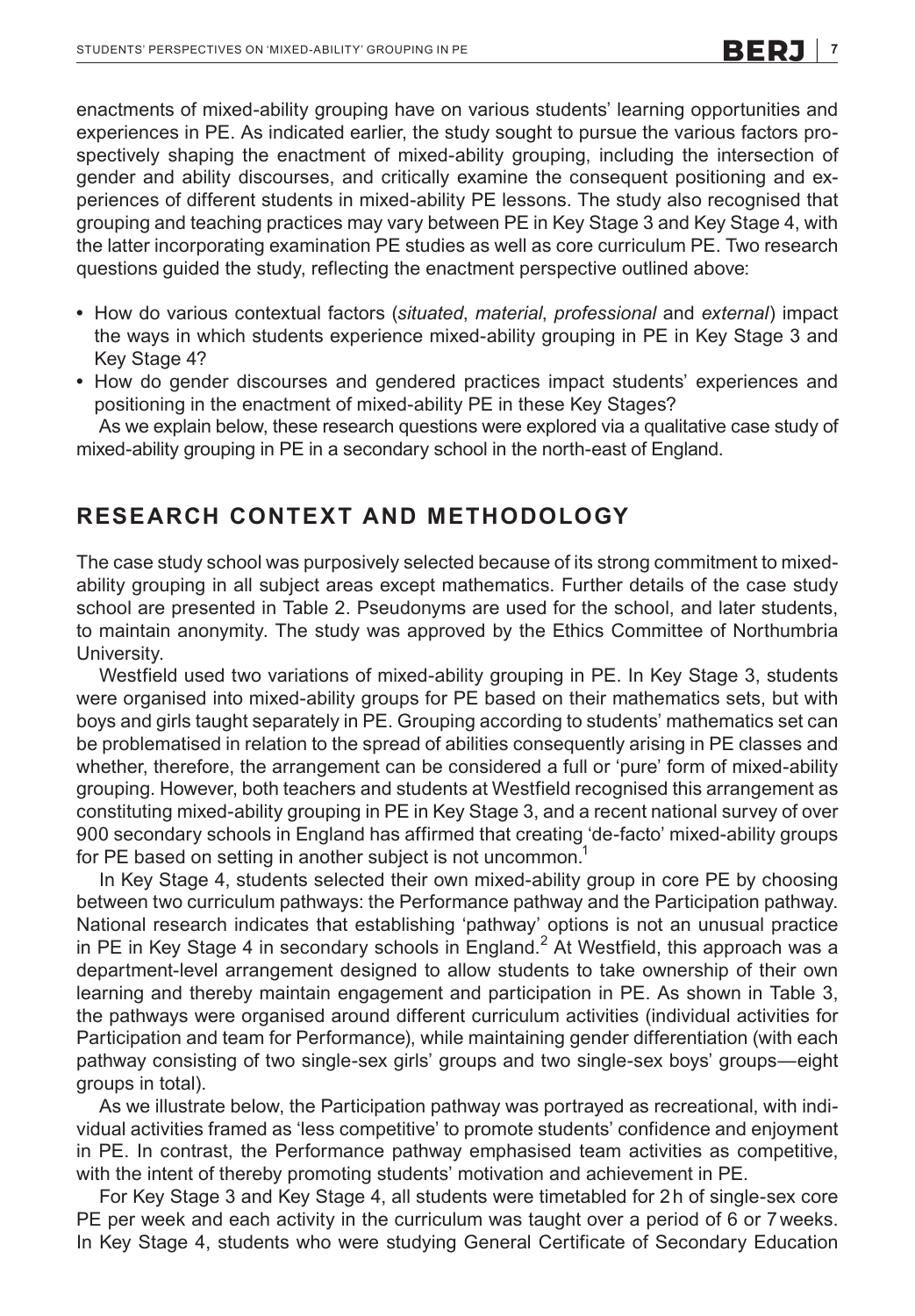#### **TABLE 2** Details of the case study school at the time of study

| Westfield                                                            |                                                              |  |
|----------------------------------------------------------------------|--------------------------------------------------------------|--|
| <b>Type of school</b>                                                | <b>Local authority</b><br>maintained                         |  |
| Age range                                                            | $11 - 18$                                                    |  |
| Gender                                                               | Mixed                                                        |  |
| Students on roll                                                     | 1600 (rounded to the<br>nearest 100)                         |  |
| Students achieving grade 5 or above in English and mathematics GCSEs | 60% (average for<br>English secondary<br>schools = $43\%$ )  |  |
| Percentage of students eligible for free school meals                | 7% (average for<br>English secondary<br>schools = $20.8\%$ ) |  |
| Percentage of students with English as an additional language        | 4% (average for<br>English secondary<br>schools = $16.1\%$ ) |  |
| Ofsted grade                                                         | Outstanding                                                  |  |
|                                                                      |                                                              |  |

Note: Percentages have been rounded to the nearest 10% or 1%.

**TABLE 3** Details of the activities in the participation and performance pathways

| Pathway                      | <b>Activities</b>                                                     |
|------------------------------|-----------------------------------------------------------------------|
| Girls' Participation pathway | Athletics, dance, tennis, trampoline, badminton,<br>qymnastics        |
| Girls' Performance pathway   | Netball, rugby, football, hockey, rounders, handball                  |
| Boys' Participation pathway  | Table tennis, athletics, tennis, trampoline,<br>badminton, gymnastics |
| Boys' Performance pathway    | Basketball, rugby, football, hockey, cricket, handball                |

(GCSE) PE were timetabled an additional 2h of mixed-sex mixed-ability PE per week. These lessons were classroom-based and focused on the theory aspects of the GCSE PE course. GCSE PE is mostly assessed through examination and incorporates both practical and theory components, although the exact nature of each component varies across examination boards. Westfield followed the Pearson Edexcel syllabus for GCSE PE (Pearson Edexcel, 2020). There were no additional hours allocated for the practical aspects of the GCSE PE course. Instead, core PE time was used to enable GCSE PE students to practice and improve their skills (alongside non-GCSE PE students) and to allow teachers to monitor and assess their progress in relation to the specifications for the practical component of GCSE PE.

### **Data generation and analysis**

Semi-structured focus groups were held with a total of 41 Year 10 (aged 14–15) students (21 girls and 20 boys) over a 6 month period in the 2018–2019 school year. Interviews were also conducted with seven PE teachers in the school to contextualise students' perceptions and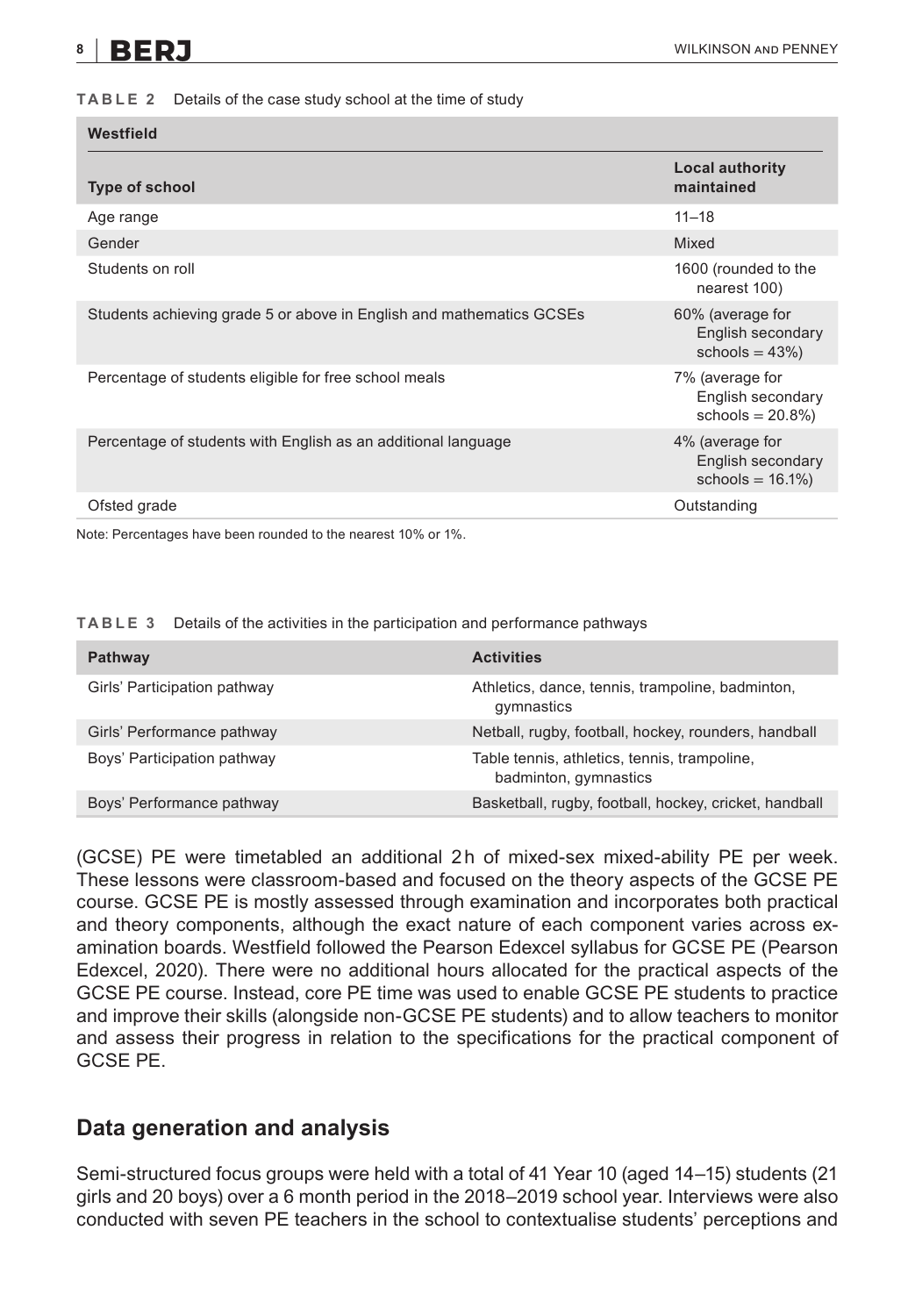experiences of mixed-ability grouping in PE. Data from the teacher interviews have previously been reported (see Wilkinson & Penney, 2021b).

Students in Year 10 were selected as participants for the study because of their recent transition from Key Stage 3 to Key Stage 4. Recruitment of Year 10 students offered efficiency in enabling us to collect data on students' experiences of mixed-ability grouping in PE in both Key Stage 3 and Key Stage 4, but 'point-in-time' data collection that calls for participants' reflection on both past and current experiences has limitations. Longitudinal design and/or simultaneous data collection with multiple year cohorts could usefully be employed in future, larger scale and longer duration research.

For the selection of a sample of Year 10 students, the Head of PE at Westfield was asked to randomly select an equal number of girls and boys from each of the Performance pathway and Participation pathway groups in Year 10. The only instruction provided was to select 12 girls and 12 boys from each pathway, giving a total sample of 24 girls and 24 boys. The Head of PE also assisted in obtaining parent/guardian consent for students to participate in the study. Students may feel disempowered to exercise their right to non-participation when they are recruited to research by their teachers. In an attempt to overcome this problem, the primary investigator met with all 48 students in advance of consent forms being sent to their parents/ guardians. The nature and purpose of the study was explained to the students, and they were informed that their participation was voluntary, that they could withdraw at any time, and that their non-participation would have no bearing on their schoolwork or grades. This meeting with the students also sought to redress the power balance by establishing a sense of trust with students, for example, through encouraging dialogue about the study and providing an opportunity for them to ask questions. Seven students did not return a signed parent/guardian consent form and were therefore not included in the study. Details of the final sample are shown in Table 4.

In addition to parent/guardian consent, written assent was obtained from students prior to the focus groups being held and verbal assent was obtained from students at the beginning of each focus group session.

A pilot study was also conducted, involving one focus group with six Year 10 boys from the Performance groups and another with eight Year 10 girls from the Participation groups. None of these students were part of the main sample. In line with previous research (see, e.g., Krueger & Casey, 2008; Braun & Clarke 2013), we found that the relatively small-sized focus group was easy to manage and provided students with sufficient time and opportunity to share their views and experiences. The decision was therefore made to interview students in groups of six or fewer in the main study and to also maintain single-sex and

| Focus group    | Pathway                  | No. of<br>students | <b>Students</b>                                            |
|----------------|--------------------------|--------------------|------------------------------------------------------------|
|                | Girls' Participation     | 5                  | Macey, Rose, Jess, Amber, Sadie,                           |
| $\mathcal{P}$  | Girls' Participation     | 5                  | Abbie, Katie, Lucy, Amy, Kate                              |
| 3              | Girls' Performance       | 6                  | Nicole, Rachel, Sophie, Mia, Andrea<br>(GCSE), Emma (GCSE) |
| $\overline{4}$ | Girls' Performance       | 5                  | Georgia, Sharelle, Olivia, Emily, Maya                     |
| 5              | Boys' Participation      | 5                  | Tom, James, Max, Paul, Andrew                              |
| 6              | Boys' Participation      | 5                  | Chris, Charlie, Shaun, Matthew, Harry                      |
|                | Boys' Performance        | 5                  | Karl, Javed, Ross (GCSE), Peter<br>(GCSE), Mark (GCSE)     |
| 8              | <b>Boys' Performance</b> | 5                  | Mike, Will, Sam, Archie (GCSE), Kevin<br>(GCSE)            |

#### **TABLE 4** Details of the focus groups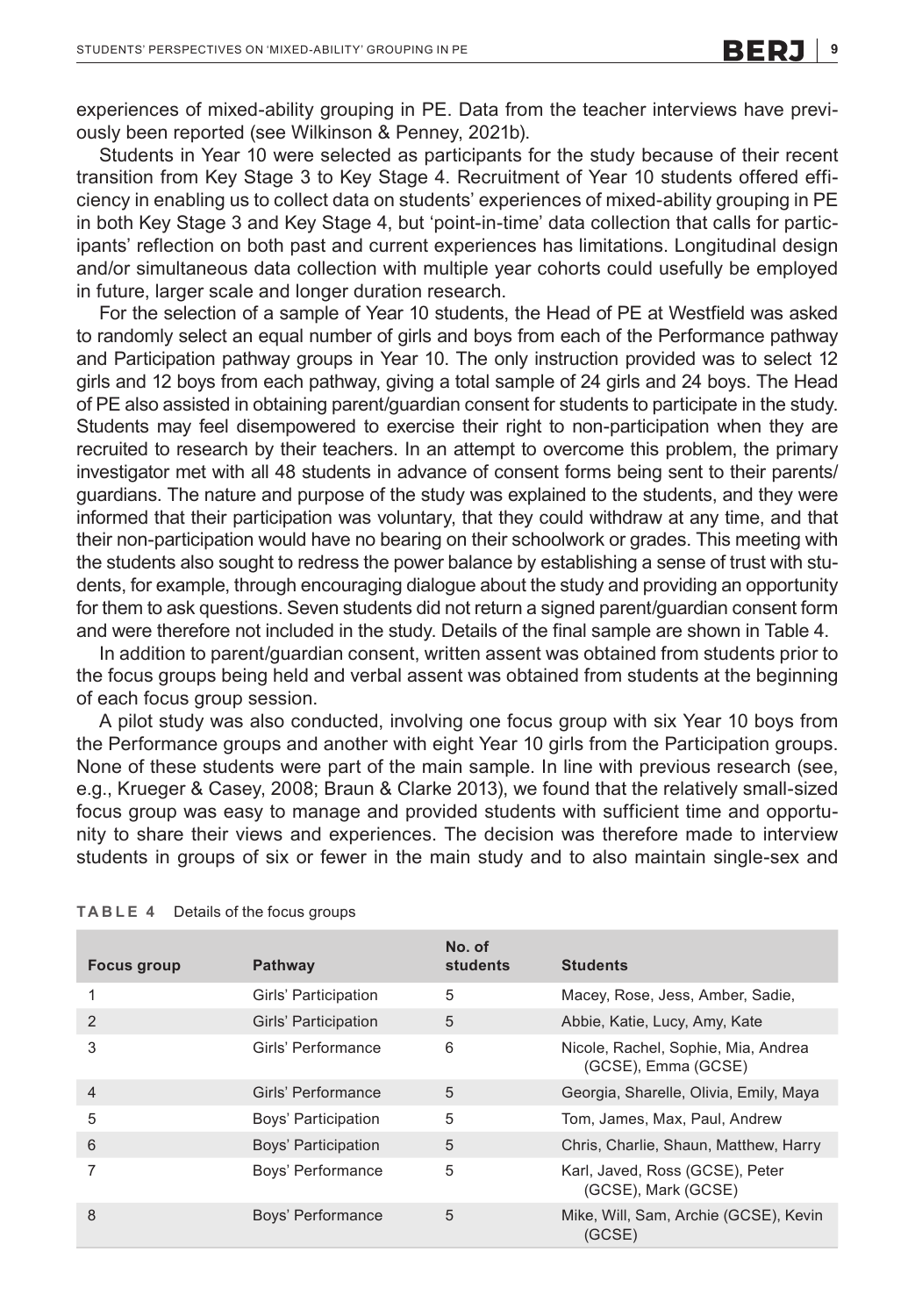pathway-specific grouping, enabling students to participate in discussions alongside their direct peers from PE lessons. This familiar peer environment has been shown to make children feel safer and more comfortable interacting with an adult researcher (Bryman, 2015).

In the main study, eight focus groups were conducted in total, lasting between 41 and 52 min. All focus groups were conducted in an empty classroom in the school at a time scheduled by the Head of PE. Students were interviewed at the end of the school year (June) to allow for reflection on their experiences of mixed-ability grouping in PE in Key Stage 3 and Year 10. Questions posed to the students covered four main topic areas: perceived reasons for mixed-ability grouping in PE (including the pathway approach in Key Stage 4), selecting pathway groups in PE in Key Stage 4, perceptions of mixed-ability grouping in PE and experiences of mixed-ability teaching in PE.

All focus groups were digitally audio-recorded, transcribed verbatim and coded using a systematic process of inductive and deductive thematic analysis (Braun & Clarke, 2013). Data analysis was conducted by the primary investigator, with the second author consulted on selected interpretations and coding with the intent of ensuring accurate application of the policy context and actor frameworks. Prior to coding, the transcripts were read multiple times to gain a sense of the data corpus. Transcribed data were also reduced by identifying text segments that appeared pertinent to the research questions. These text segments were then read multiple times to identify themes. Text segments that appeared to carry similar meaning were ascribed a provisional category label and the data were further analysed to assess their accuracy and comprehensiveness (Braun & Clarke, 2013). A second stage of analysis then explored the relationship of category labels and data extracts to the dimensions of context identified by Ball et al. (2012) and the policy actor framework of Ball et al. (2011). In each step of analysis, the process continued until the data were saturated.

The findings and discussion below focus on three overarching themes from the dataset. The first two, relating to mixed-ability grouping in PE in Key Stage 3, respectively highlight students first as policy *enthusiasts*, and second as *critics* and/or *entrepreneurs*. In considering the findings presented in these two sections, we remind readers that mixed-ability grouping in PE in Key Stage 3 at Westfield was formed on the basis of students' placement in sets for mathematics. The third section turns attention to PE in Key Stage 4 and reveals the ways in which ability discourses strongly frame students' understandings and experiences of 'mixed-ability' (pathways) grouping in PE in this Key Stage. Attention is also drawn to the overt role of gender discourses in shaping how students are positioned and position themselves in the enactment of mixed-ability grouping in PE in Key Stage 4. In this Key Stage we identify *enthusiasts*, *critics* and *copers*. Across the three sections we identify and illustrate aspects of the *situated*, *material* and *external* dimensions of context that particularly influenced the roles that students were able to take in the enactment of mixed-ability grouping policy in PE in Key Stage 3 and Key Stage 4.

### **FINDINGS AND DISCUSSION**

### **Mixed-ability grouping in PE in key stage 3: students as policy enthusiasts**

Situated factors, and specifically the values and culture of Westfield, were highly influential in shaping the ways in which students engaged with and experienced the policy of mixedability grouping in PE in Key Stage 3. As the following comment illustrates, students highlighted the importance placed on learning together and supporting one another's progress in the school and associated these values with the principles of mixed-ability grouping: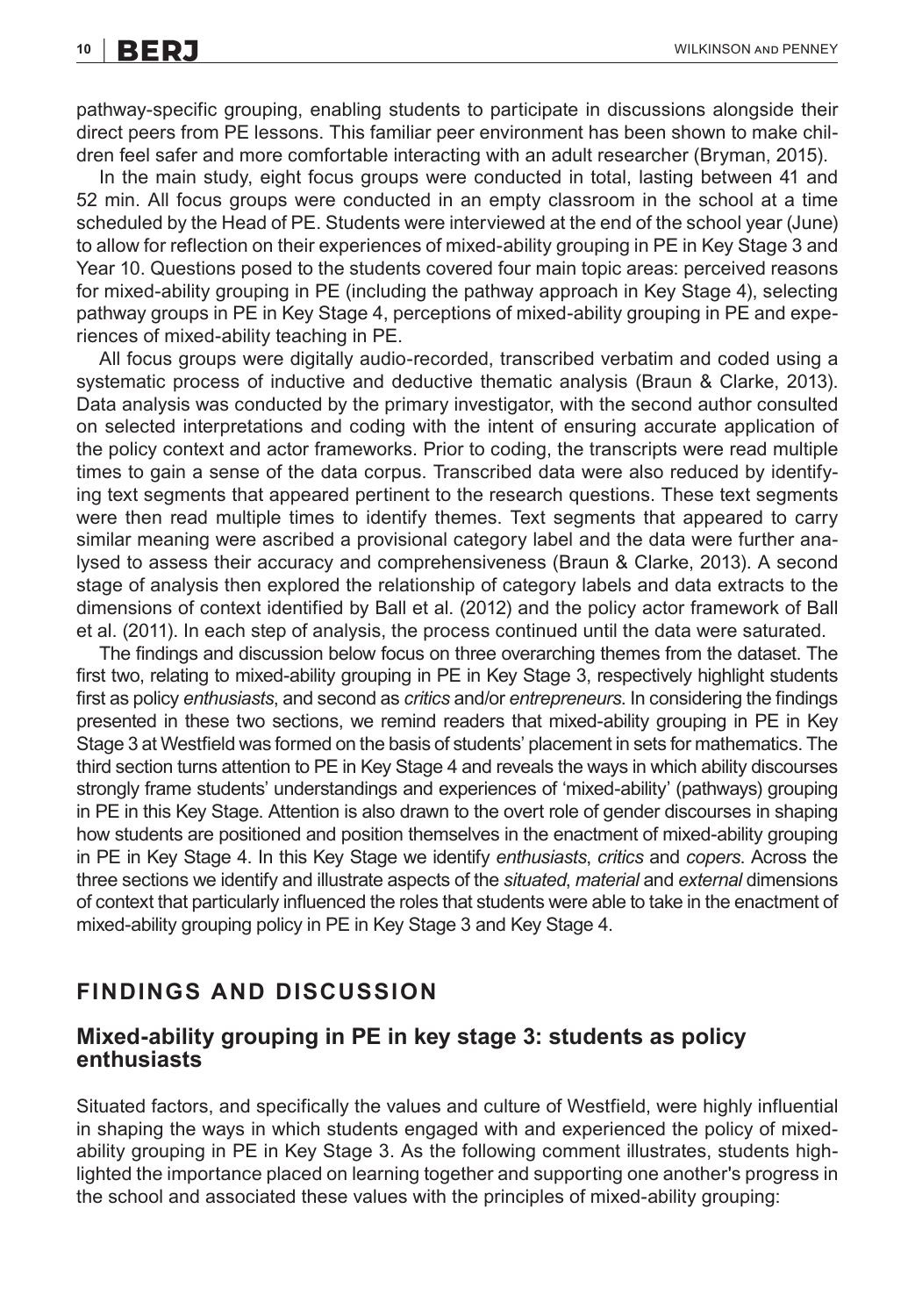The ethos of the school is about working together and respecting one another. Mixed-ability grouping reflects that. (Paul, Boys' Participation)

Nearly all students who participated in the focus groups expressed support for the policy of mixed-ability grouping in PE in Key Stage 3, principally because they were enthused by the opportunity to learn with and from one another. Students also valued the social inclusivity of mixed-ability grouping. This was particularly so for girls, who were effusive about the social and emotional advantages of learning with their friends. In the following comments, Amy and Mia draw on gender-related discourses to justify their preferences for mixed-ability grouping in PE in Key Stage 3:

I think we're probably a bit more cooperative than the lads. We probably care more about being comfortable in PE as well. So, mixed is good because you aren't separated from some of your friends. (Amy, Girls' Participation)

I think we prefer being with our friends more. So, I think mixed suits us. It's good because we are all together.

(Mia, Girls' Performance)

Students recognised that mixed-ability groups in PE in Key Stage 3 were based on set placements in mathematics and, as such, included students across the ability spectrum. As one student described it:

You might be good at maths, but when you come to PE you might be rubbish. It's totally different. So, the groups had a massive range. (Andrew, Boys' Participation)

Recognising differences in abilities, several students stressed the importance of teachers adapting work to meet their individual needs. Drawing on their experiences, they reflected upon how this could be achieved in mixed-ability PE. Andrew, for example, explained:

The differences were massive, so teachers needed to help every single person in the group. They needed to go through things a little bit slower or make things a bit more challenging. (Andrew, Boys' Participation)

Overall, students spoke positively about mixed-ability teaching in PE in Key Stage 3 and identified several pedagogical strategies, including collaborative learning, peer tutoring and group work, that had a positive impact on their learning experiences. Many students felt that their learning experiences were enhanced by the opportunity to work alongside others with different strengths and weaknesses. This was particularly evident in comments from students in the Participation groups, who identified that the input and support of 'more able' peers was imperative for their learning. James, for example, commented:

If you're not very good at PE and you're surrounded by other people who aren't very good at PE, then it's not going to help you. So, mixed is good because you've got the more able to learn from. (James, Boys' Participation)

As we explain in the next section, students frequently made links between group labels and ability levels, describing the Participation groups as the less able groups and the Performance groups as the more able groups.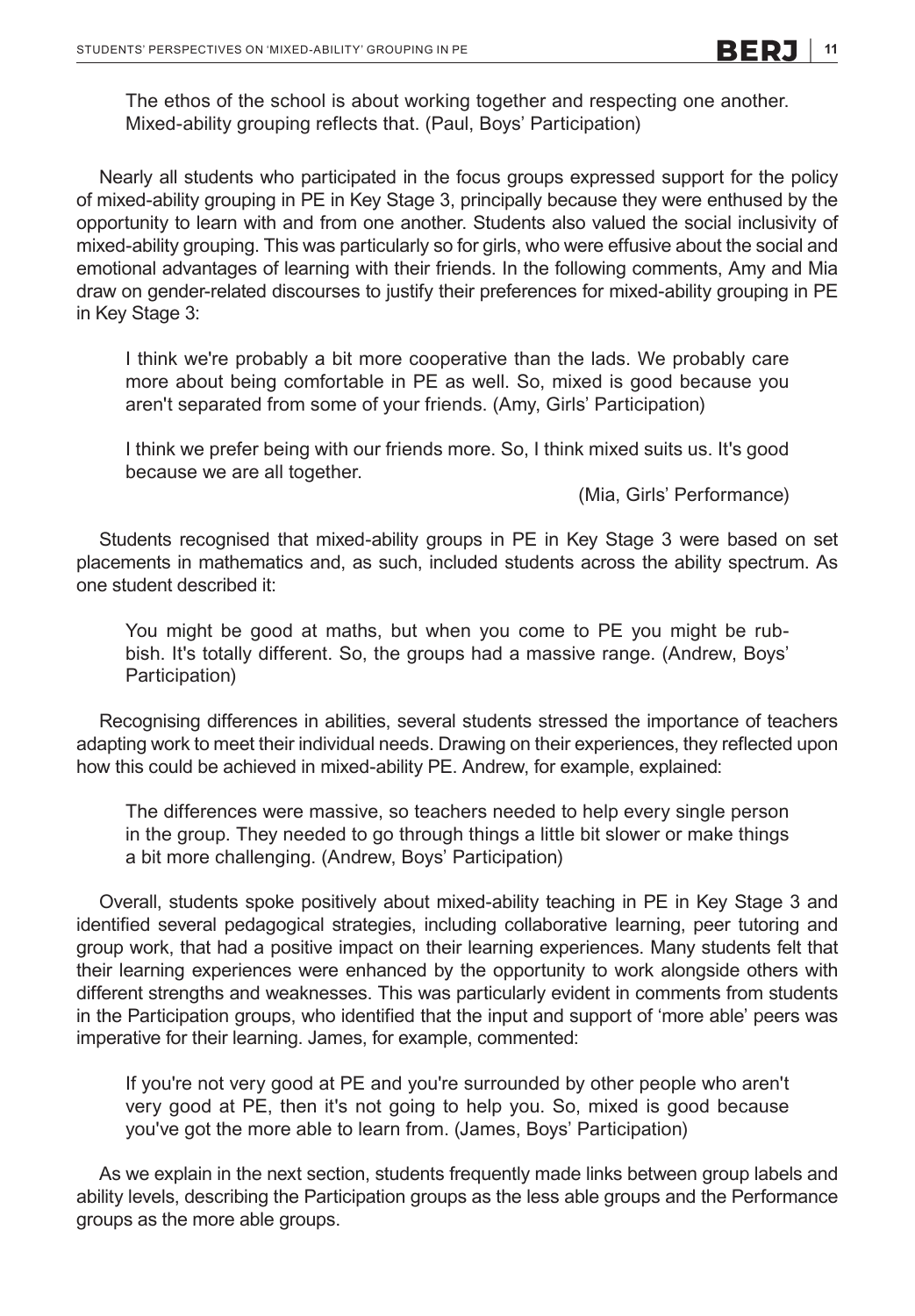Some students also recognised that teachers used within-class grouping to cater for diversity in PE lessons in Key Stage 3. The physical space and equipment available for PE in the school made smaller group work feasible and enabled the values of inclusion espoused by the school to be expressed in this enactment of mixed-ability grouping. The informal and flexible nature of these smaller groups was well received, with students noting that they provided a safer and more secluded space for them to demonstrate their abilities and thereby reduced the impact of labels and stigma. Abbie and Paul commented:

The smaller groups were good because you didn't have to perform in front of everyone. (Abbie, Girls' Participation)

They [groups] were always based on something different and you were never in the same one for long. So, you didn't get labelled as the worst group. (Paul, Boys' Participation)

Students also associated mixed-ability grouping in PE in Key Stage 3 with equal opportunities for all, regardless of ability. Here, students were again making sense of mixed-ability grouping in relation to dominant discourses (including diversity and equality) in the school. Lucy, for example, explained:

The school says that we are all different, all equal. So, no matter what ability you are, you should get the same opportunities. Last year [i.e., in Key Stage 3] we were all given the same opportunities to participate and do well in PE. (Lucy, Girls' Participation)

As the next section shows, not all students shared this view of mixed-ability grouping in PE, and some adopted notably contrasting positions to the enthusiasts.

### **Mixed-ability grouping in Key Stage 3: the critics and entrepreneurs**

Alongside evidence positioning students as enthusiasts in the enactment of mixed-ability grouping policy, we also encountered critics, challenging the ways in which the policy was enacted in PE in Key Stage 3. This was particularly the case among students in the Participation groups, who described how peer tutoring, and specifically the repeated use of 'more able' students in the role of helper, left them feeling patronised by PE teachers. Rose, for example, commented:

They [PE teachers] always used the same girls to explain and demonstrate things. It put you down and made you feel like they had their favourites. (Rose, Girls' Participation)

A small number of students from the Participation groups also associated aspects of the situated and material contexts with negative experiences of mixed-ability grouping in PE in Key Stage 3. These students explained that they felt vulnerable and exposed in mixed-ability groups because the public nature of the PE environment meant that ability differences were more conspicuous. Tom, for example, remarked:

It's [PE] not like other subjects, is it? There's no hiding in PE. So, even though I liked mixed-ability grouping in Year 9, I didn't like having to put myself out there in front of the better people. (Tom, Boys' Participation)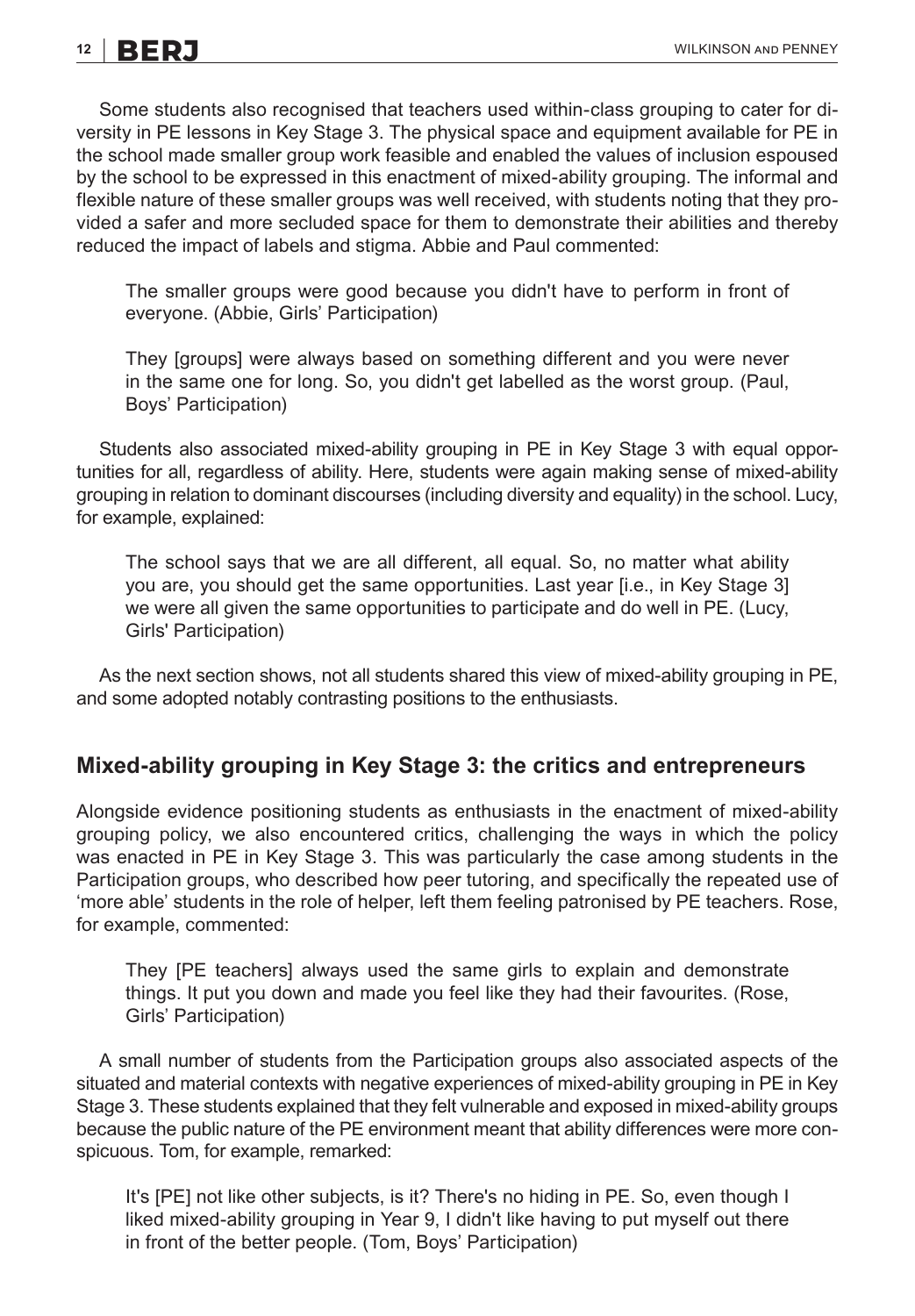Some students in the Participation groups were also seen to be entrepreneurial, adopting a range of strategies and techniques to compensate for their perceived lack of ability in PE in Key Stage 3. These strategies tended to differ for boys and girls, with girls sometimes demonstrating their femininity by exerting limited effort in PE and boys sometimes asserting their masculinity by acting aggressively and competitively in PE. The following comments from Tom and Amy demonstrate the complex interplay between gender-related discourses and the situated and material dimensions of context:

It's different for boys and girls, especially in PE. So, even if you weren't that good, you still needed to be trying to avoid being judged by the more able ones. You couldn't get away with it because everyone could see if you weren't trying. (Tom, Boys' Participation)

There's still stereotypes … Like that we should not be good at PE. I think that's why it was easier to give up and not try. You've usually got the boys close by as well and you do not want to be a sweaty mess in front of them. (Amy, Girls' Participation).

There were also some murmurings of discontent about the grouping policy among students in the Performance groups. Some of these students acknowledged that they might have made better progress if they were grouped with others of similar ability in PE in Key Stage 3. Notwithstanding, most maintained support for mixed-ability grouping because they enjoyed its inclusive and collaborative nature. Archie explained:

I mean, we would've probably got more out of PE [in Key Stage 3] if we were in ability groups, but we liked being able to help others. (Archie, Boys' Performance)

It was also evident that students who were studying GCSE PE in Key Stage 4 perceived PE in Key Stage 3 to be relatively low stakes because their results had no bearing on their examination grades. Consequently, they were largely unconcerned about any potential negative effects of mixed-ability grouping on their learning and progress in PE in Key Stage 3. Ross' comments reflected the impact of the wider external policy context upon students' engagement with mixed-ability grouping in PE in Key Stage 3:

I mean sometimes lessons were a bit boring if you were helping the lower ability out all the time, but our results didn't really matter then. They didn't count towards your GCSEs. (Ross, Boys' Performance)

As Ross and his peers acknowledged, Key Stage 4 presented a very different context for 'mixed-ability' grouping, teaching and learning in PE at Westfield.

## **'Mixed-ability' grouping in PE in Key stage 4: ability matters!**

Students acknowledged that they were formally taught in mixed-ability groups in PE in Year 10. However, they expressed strong views that the mixed-ability pathway groups were based on constructs of ability. Students were very aware of the meanings attached to the pathway descriptors and described how they conveyed a sense of hierarchy. Georgia, for example, commented: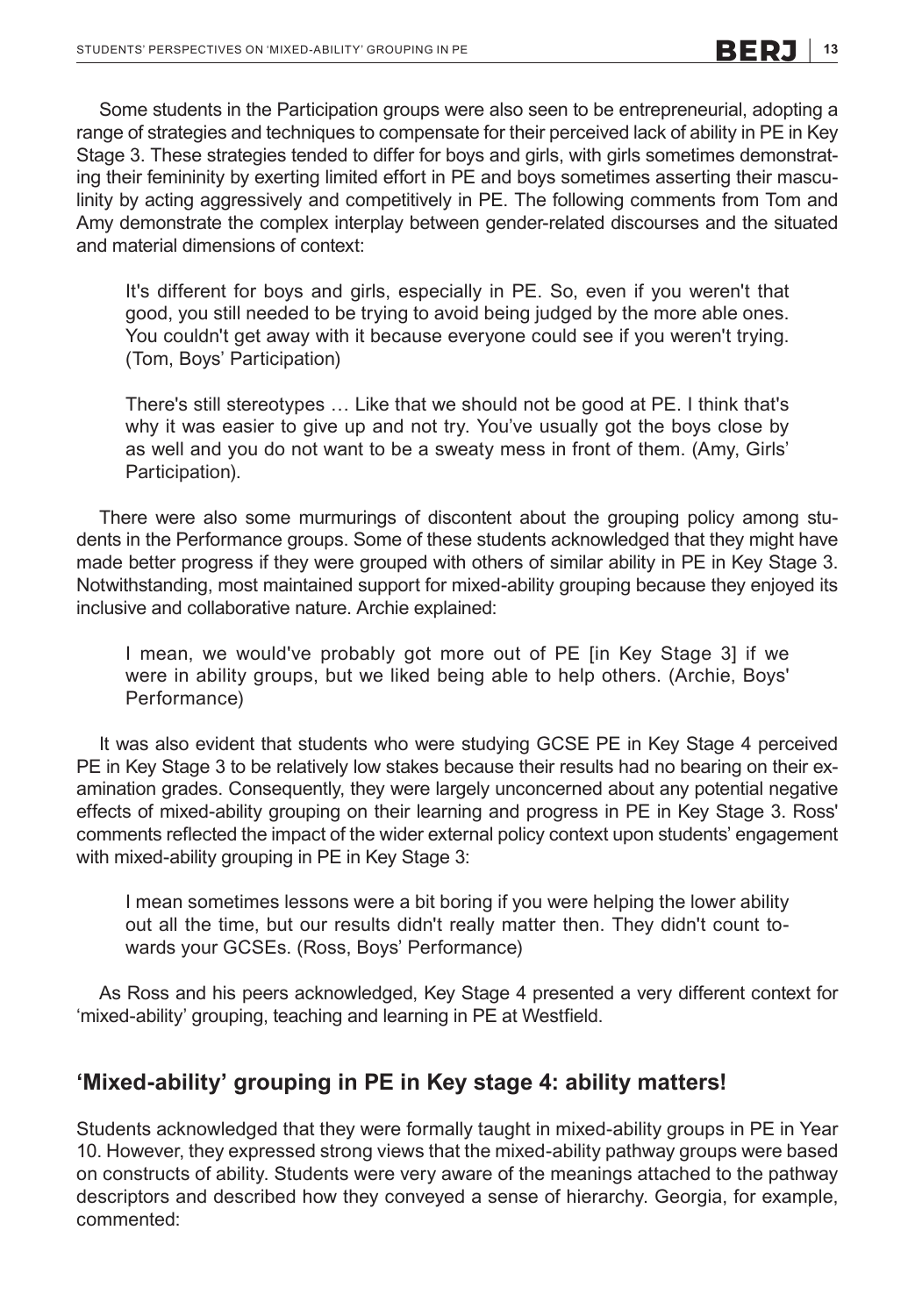I think it's the power of the words. You have to perform rather than participate to be good at sport. Participation ... It's just taking part for enjoyment. It's not really about being good at sport. (Georgia, Girls' Performance)

Students tended not to describe the pathways using their official labels. Instead, they frequently referred to the Participation pathway as the 'low ability' pathway and the Performance pathway as the 'high ability' pathway. Max and Sadie, for example, commented:

The Participation group means that I'm low ability. (Max, Boys' Participation)

The Performance pathway is higher ability. Like the sporty ones.

(Sadie, Girls' Participation)

The process of students selecting one of the two pathways for PE in Key Stage 4 was framed by teachers in terms of student choice. Students themselves recognised school values (and thus, the situated context) reflected in the process, with Emily explaining:

I think we picked them [pathways] in our first lesson. The teachers showed us what was in each pathway and told us to choose our pathway based on what activities we liked best. The school encourages us to have our say on things. So, I think that's why we were given the choice. (Emily, Girls' Performance)

While comments such as these pointed to students feeling empowered to choose their own pathway, the public nature of the process was acknowledged as compromising student choice. Pathway decisions, especially those of students who were not taking GCSE PE, were therefore influenced by friendship groups and/or, relatedly, where they felt most comfortable as learners, rather than by activity preferences. Olivia and Charlie shared their experiences of selecting their pathway in PE in Year 10:

It's our choice, but it's really awkward. You're influenced by what your friends want to do. I wanted to be in Participation because I like gymnastics and dance, but most of my friends wanted to be in Performance. So, I went in Performance because I didn't want to be by myself. I know they [teachers] say not to, but people just follow their friends. (Olivia, Girls' Performance)

I mean I didn't pick Participation because of the activities. I just thought I'd be more comfortable being away from the people doing GCSE. (Charlie, Boys' Participation)

For those students taking GCSE PE, being in the Performance groups was perceived to be important, even if some of their preferred curriculum activities were in the Participation pathway. Peter commented:

I mean they [teachers] say they're not ability groups, but the Performance groups have the more able students in them. So, if you're taking GCSE, you want to be in there. (Peter, Boys' Performance)

Students in the Performance groups particularly were open enthusiasts for the de-facto ability grouping that materialised with the pathway 'choices'. Both boys and girls who were working towards GCSE PE regarded Key Stage 4 as high stakes and consequently, a context in which they needed to be able to engage in more challenging tasks without being held back by 'less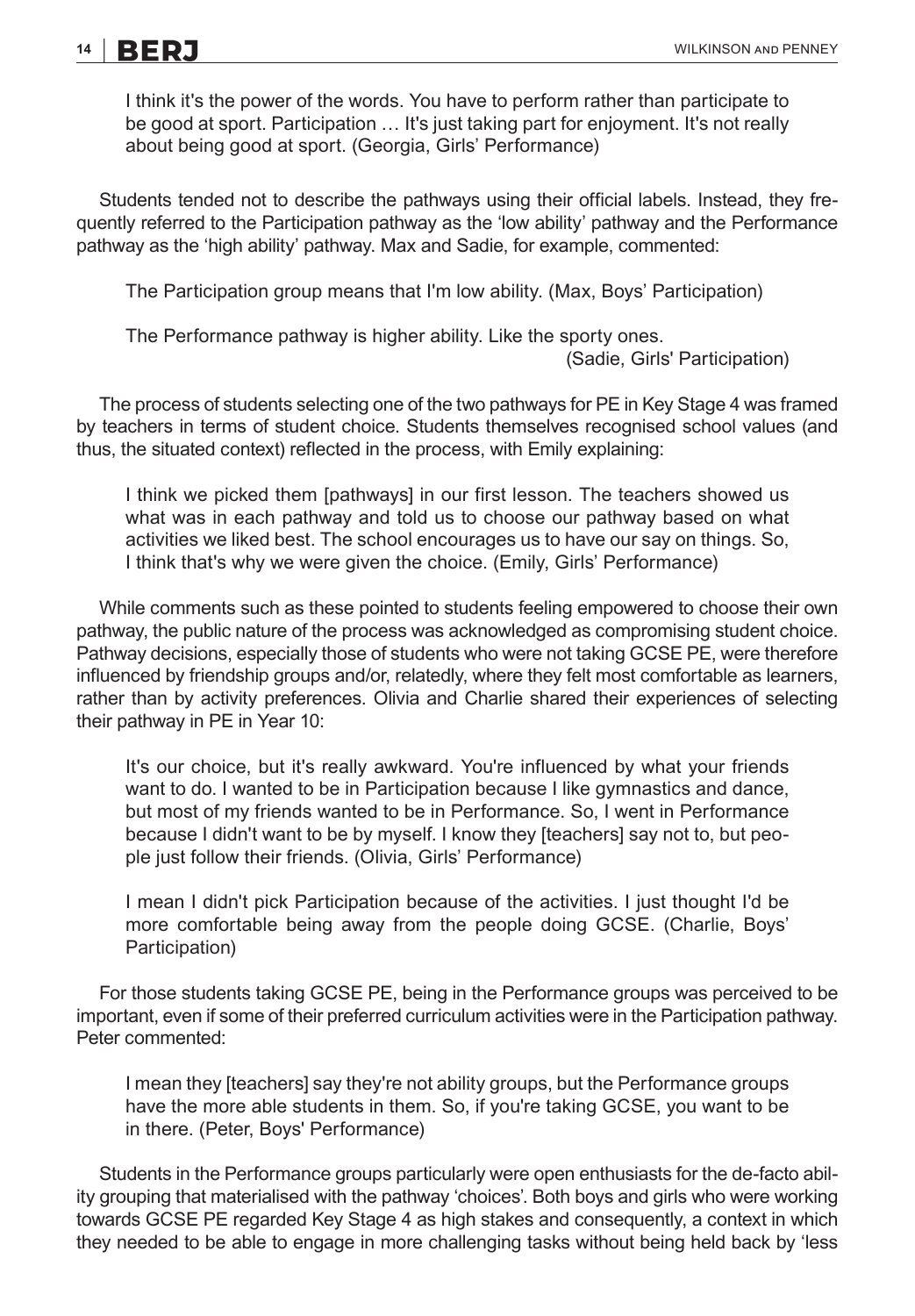able' students. The following comments speak to the influence of performativity on the desire of these students to be taught in ability groups in PE in Key Stage 4. In contrast to the Key Stage 3 emphasis of cooperation and valuing of diversity, the GCSE PE context brought to the fore an individualistic outlook:

If you're doing GCSE PE, you don't want to be dragged back by less able people. You need to be with people at a similar level to be pushed harder. (Andrea, Girls' Performance)

It sounds harsh, but I do not want to be helping out the lower ability like last year. I need to be pushed with others at my level to get a good grade. (Mark, Boys' Performance).

Among students in the Participation groups, enthusiasts were also evident, but different discourses and interests were at the fore of their views. Some students, such as Tom, supported the de-facto ability grouping because they believed it would insulate them from the negative peer pressure that they had experienced in the Key Stage 3 mixed-ability setting:

PE isn't that important to my future. So, I'd rather be away from the more able to avoid the same pressures that I had last year. (Tom, Boys' Participation)

Most of the girls wanted to remain in mixed-ability groups in PE in Key Stage 4 because it enabled them to be with their friends. The supportive peer relationships that developed in PE in Key Stage 3 were viewed as important in enabling girls to continue to feel comfortable and confident in PE, with Jess' comments typical of many:

You enjoy PE more when you're with your friends. You're definitely less comfortable when you're not with them. So, it'd be better staying in mixed. (Jess, Girls' Participation)

Among the boys in the Participation pathway, James was a critic of the Key Stage 4 grouping scenario, explaining that:

I like PE and want to get better. So, I need the more able around me. They really helped me last year. I just didn't feel confident enough to go in performance. (James, Boys' Participation)

Others, such as Charlie, countered ability discourses with the emphasis that choosing their own pathway meant that they experienced less stigma than they would have otherwise:

If the teachers put us in groups, we'd probably get called more. But we don't really because it was our decision, and it wasn't [overtly] based on ability. (Charlie, Boys' Participation)

Further evidence of students as policy critics came to the fore, however, when some of the pedagogical implications of the pathway grouping were explained. There was consensus among students that the pathway approach to grouping students had led teachers to alter their pedagogical practices. For example, several students suggested that teachers paid much less attention to differentiation and groupwork in PE in Year 10 than they had in PE in Key Stage 3. Students indicated that teachers pitched resources and teaching strategies at the middle of the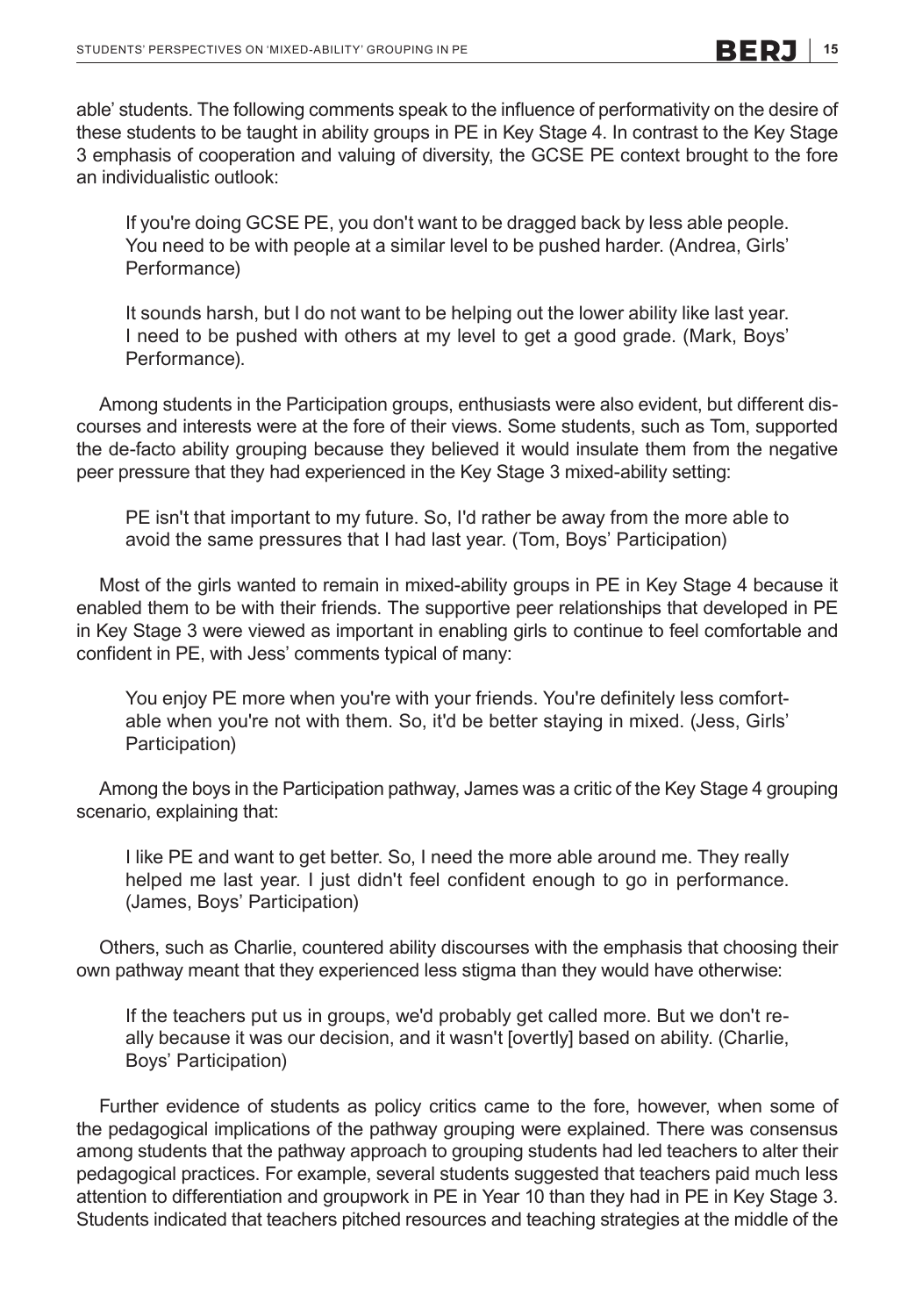group, with this tendency resulting in some students being insufficiently challenged and others being unable to cope with the pace and level of work:

I think they just see us all as similar ability now. So, they probably get lazy and don't feel like they need to provide us with different things. They just target things to one level, which doesn't help the better or worse people. (Chris, Boys' Participation)

This was a source of frustration for many students who, while acknowledging that the pathways reduced the range of ability in each teaching group, affirmed the importance of teachers adapting their teaching methods to meet the learning needs of individual students. Chris continued:

The groups are more similar this year, but we still have different needs. So, teachers need to like change things up to meet them. (Chris, Boys' Participation)

In the Performance pathway groups, some students, and particularly those who were not studying GCSE PE, expressed similar frustration, with Javed, for example, struggling with the pace and pitch of teaching:

I don't really enjoy being in Performance because it's all a bit too advanced. Teaching is all based around GCSE students. (Javed, Boys' Performance)

Most students in the Performance pathway, and especially those studying GCSE PE, were, however, enthusiasts in the enactment of mixed-ability grouping in PE in Year 10. Emma, for example, commented:

It's great. The teaching is challenging, and it pushes you on. (Emma, Girls' Performance)

Students also reported that teachers held different expectations of them according to their pathway. These expectations were seen to be reflected in the pedagogical practices adopted by teachers in different pathways and in the learning and participation opportunities available to students beyond the curriculum. Students in the Performance groups reported that they experienced more independent, fast-paced and challenging work, while those in the Participation groups recognised the slower and less demanding nature of their learning experiences in PE in Key Stage 4. Students in the Performance groups were also judged to be privileged in terms of access to extracurricular clubs and teams. These experiences served to legitimise and strengthen students' beliefs about their ability in PE, as is shown in the following comments:

They [PE teachers] don't tell you, but I know I'm in the bottom group because I'm not doing very challenging work. (Macey, Girls' Participation)

It is obvious that the Performance groups are high ability. They're pushed a lot more than the Participation groups to attend after-school clubs and things like that. (Harry, Boys' Participation)

In adopting a critic position in relation to the enactment of mixed-ability grouping in PE in Key Stage 4, these students thus highlighted aspects of mixed-ability grouping as inequitable and exclusionary, including the distribution of teachers' time, attention and resources, and the link between pathways and access to after-school clubs. Indeed, the curriculum offered to students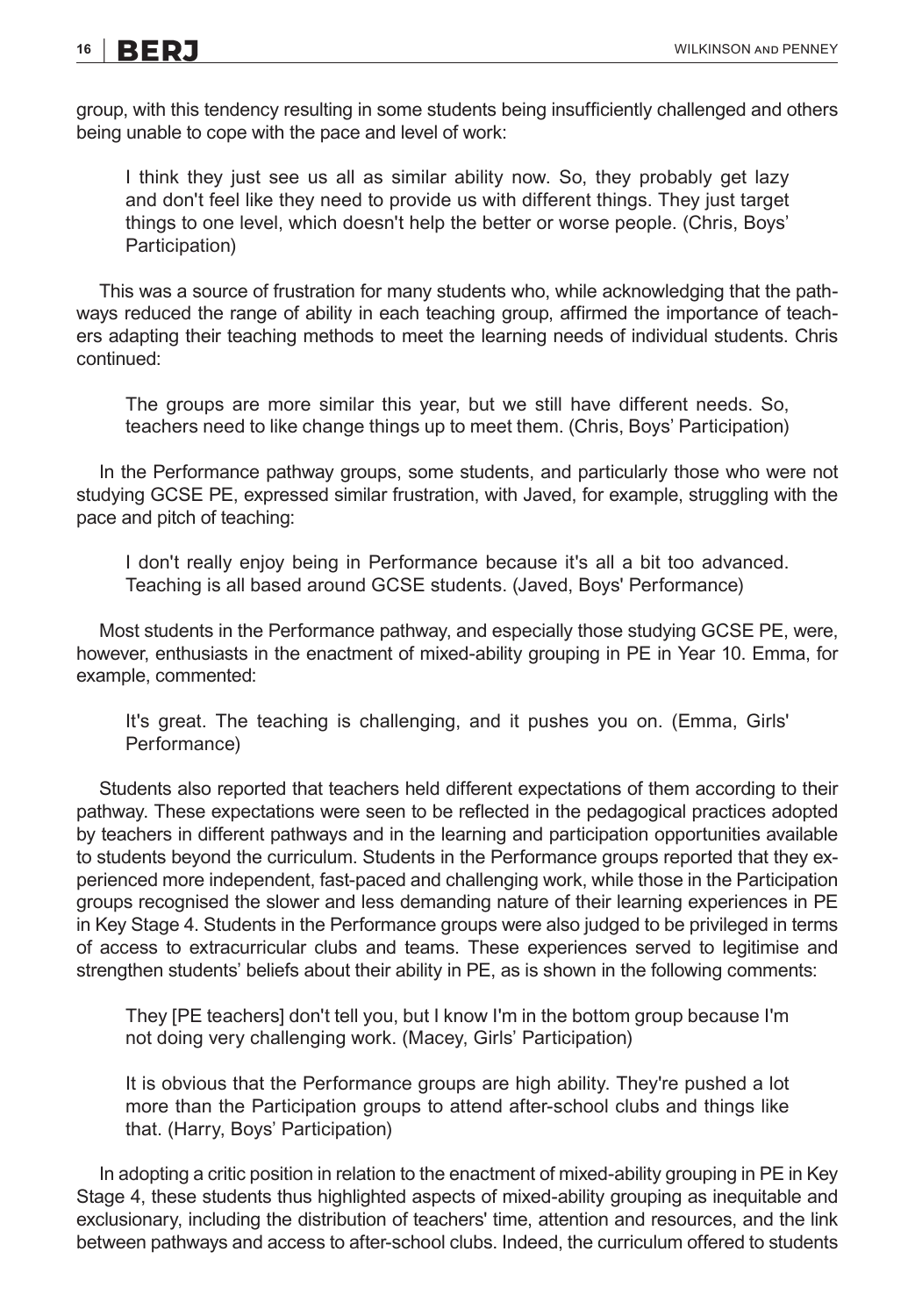in the Participation pathway openly undermined their opportunities to access extra-curricular clubs and teams, which were largely organised around competitive team activities. Matthew recognised this inherent inequity, saying:

We're at a disadvantage because after-school clubs are pretty much all team games and we're doing individual activities [in PE]. (Matthew, Boys' Participation)

The capacity and willingness of various students to exercise agency was influenced, positively or negatively, by the interplay of individual and contextual factors, including the values and ethos of the school, their pathway choice and their educational and vocational aspirations. For example, some students in the Participation pathway explained that the emphasis on student voice in the school afforded them opportunities to question and challenge mixed-ability grouping practices in PE. At the same time, however, their comments also spoke to the power relations at play that positioned them as receivers in a policy process that privileged dominant discourses of ability in PE, and at the same time reflected the influence of external policy discourses of accountability and performativity:

I mean we're not happy about things, but there's no point in saying anything. We don't matter as much because we're in Participation. (Chris, Boys' Participation)

Those students who were studying GCSE PE felt entitled to preferential treatment from teachers because of the importance of their attainment for the department. They recognised their relative empowerment in the enactment of mixed-ability grouping policy in PE in Key Stage 4 and, as such, spoke as influencers (Löfgren et al., 2018; Wilkinson & Penney, 2021a) in the grouping policy enactment:

They [PE teachers] need to prioritise our needs because we're the ones doing GCSE. Our results are important to them. (Mark, Boys' Performance)

If there's something we do not like, we can tell them [PE teachers] and they'll listen more because we are the higher ability group.

(Andrea, Girls' Performance)

Finally, we also identified students as copers (Löfgren et al., 2018; Wilkinson & Penney, 2021a) in policy enactment. These students drew on the low subject status of PE to negate their potentially inferior positioning in the Participation pathway. Andrew was typical of several students conveying indifference, in saying:

I'm not bothered to be honest. I'd be more bothered if it was in the low ability group in maths because it's important for my career. (Andrew, Boys' Participation)

This data again speaks to subject and school cultures and wider policy contexts all playing a part in shaping different students' perspectives and positioning in mixed-ability grouping.

### **CONCLUDING COMMENTS**

The findings of this study provide unique insights into the direct and indirect impact of dimensions of context on students' perceptions and experiences of mixed-ability grouping in PE, and their positioning as actors in the grouping policy enactment in Key Stage 3 and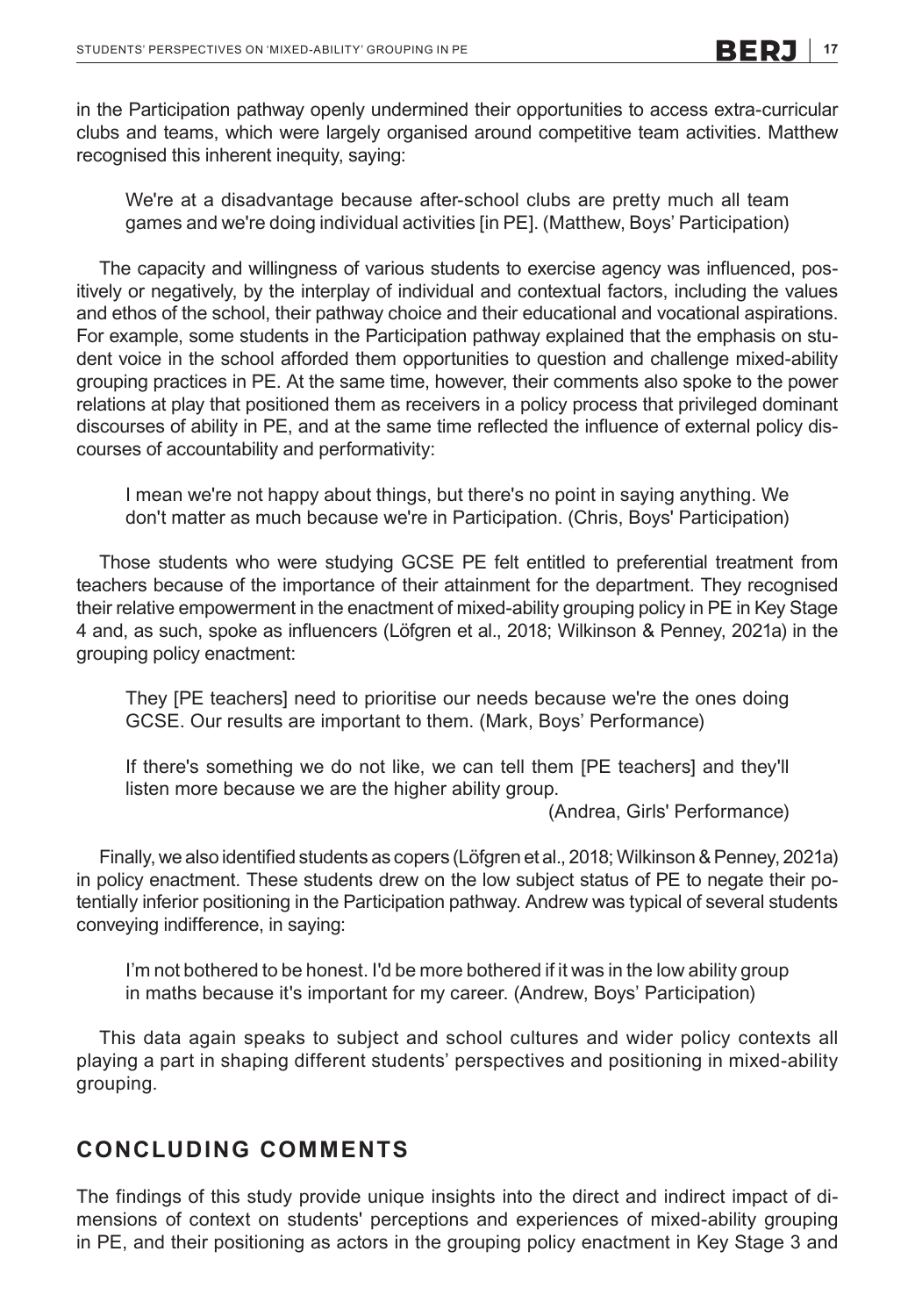Key Stage 4 at Westfield. In PE in Key Stage 3, most students expressed positive views of mixed-ability grouping because they believed that its underlying values, including equality, respect of difference and inclusion, accorded with those of the school. Mixed-ability grouping was also seen to promote positive relations between students, with some appreciating the help they received from their peers and others willing to provide support and assistance because this was also recognised as a 'low stakes' learning context for them. The internal and external policy contexts appeared to align in supporting students' positive engagement with discourses of difference and inclusion in PE.

These findings relating to mixed-ability grouping in PE in Key Stage 3 at Westfield are broadly in line with previous research in mathematics and English showing that students tend to prefer the grouping arrangements adopted in their school, and relatedly the arrangements with which they are familiar (Hallam & Ireson, 2006). They also affirmed, however, that students' perspectives and positioning in mixed-ability PE can vary significantly. This was reflected in our identification of critics and entrepreneurs.

In PE in Key Stage 4, teaching and learning in 'mixed-ability' groups at Westfield saw students positioned and positioning themselves very differently, with dominant discourses of ability (centring on motor skill performance in team sport settings) in PE strongly framing the enactment of grouping at this Key Stage and shaping many students' engagement with it as policy actors. Students' enthusiasm for the de-facto ability grouping that existed under the banner of chosen pathways reflected pressures of examination course contexts (for students in the Performance pathway) and a continued valuing of supportive learning relationships (among the girls in the Participation pathway particularly). Enthusiasm was, however, tempered by students recognising pedagogical limitations and inherent inequities in the opportunities that they were variously able to access or excluded from in PE in Key Stage 4. Students thus understood the significance and implications of their pathway 'choice' for their educational experiences and opportunities in PE in Key Stage 4 and not all were enthusiasts; some students were critics and others were copers.

Our data also affirmed that students draw on gender discourses to inform and explain their choices and behaviours as policy actors in the enactment of mixed-ability grouping in PE. At Westfield, the interplay of gender and ability discourses particularly influenced girls' positioning in relation to the different forms of mixed-ability grouping they encountered. As previous research has stressed (see e.g., Flintoff et al., 2008), there is a need for more studies that pursue more nuanced and, particularly, intersectional approaches in exploring differences in students' experiences and opportunities. The limitations of our sample and data precluded this approach from being pursued in this case study.

Finally, we reiterate Ball et al.'s (2012) emphasis that 'context is a mediating factor in the policy enactment work done in schools – and it is unique to each school – however similar they may seem to be' (p. 40). While our findings should be read in this light, we also suggest that they raise issues worthy of further investigation in larger scale research, with national and international reach. We see a particular need for further research and research-informed practice that seeks to challenge embedded inequities in PE grouping practices that centre on narrow definitions of ability, and the continued privileging of discourses that marginalise and exclude many young people. We also highlight the power of student voice in extending understanding of the learning experiences, environments and relations that students value and are seeking in PE (and other subjects) and in providing clear visions of more equitable and inclusive practices. Acknowledging this potential, as well as conceptualising students as policy actors, offers an important orientation for school leaders, teachers and researchers to leverage in efforts to advance grouping policies and practices in PE, and in secondary education more broadly.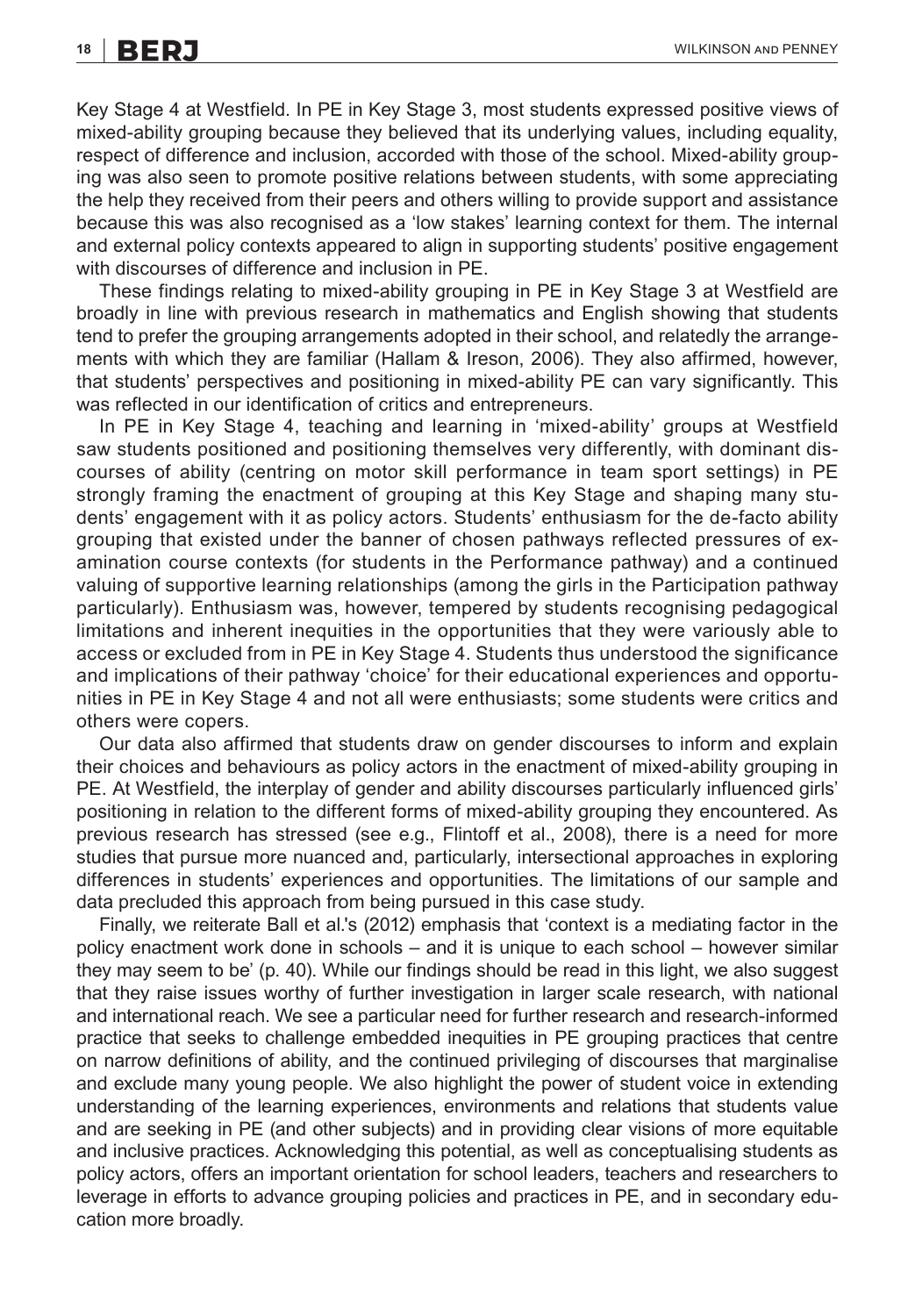### **ETHICAL STATEMENT**

The study was conducted in line with BERA's Ethical Guidelines for Educational Research.

### **CONFLICT OF INTEREST**

No potential conflict of interest was reported by the authors.

### **DATA AVAILABILITY STATEMENT**

Research data are not shared.

### **ORCID**

*Shaun D. Wil[kins](https://orcid.org/0000-0002-2000-8953)on* <https://orcid.org/0000-0002-4405-7549> *Dawn Penney* <https://orcid.org/0000-0002-2000-8953>

### **TWITTER**

*Shaun D. Wilkinson*@Wilka017

### **ENDNOTES**

 $^{\rm 1}$  We have recently conducted a national survey of grouping practices in PE and the publication of findings are in progress.

<sup>2</sup> See footnote 1.

#### **REFERENCES**

- Ball, S. J., Maguire, M., & Braun, A. (2012). *How schools do policy: Policy enactments in the secondary school*. Routledge.
- Ball, S. J., Maguire, M., Braun, A., & Hoskins, K. (2011). Policy actors: Doing policy work in schools. *Discourse: Studies in the Cultural Politics of Education*, *32*(4), 625–639.
- Braun, A., Ball, S. J., Maguire, M., & Hoskins, K. (2011). Taking context seriously: Towards explaining policy enactments in the secondary school. *Discourse: Studies in the Cultural Politics of Education*, *32*(4), 585–596.
- Braun, V., & Clarke, V. (2013). *Successful qualitative research*. SAGE Publications.
- Bryman, A. (2015). *Social research methods* (5th ed.). Oxford University Press.
- Conservative Party. (2010). *The conservative manifesto 2010*. Conservative Party.
- Croston, A. (2014). The construction and experience of ability in physical education [PhD thesis, Brunel University]. <https://bura.brunel.ac.uk/handle/2438/8433>.
- Department for Education and Skills. (2005). *Higher standards, better schools for all*. Her Majesty's Stationery Office.
- Evans, J. (2004). Making a difference? Education and 'ability' in physical education. *European Physical Education Review*, *10*(1), 95–108.
- Fletcher, S. (1984). *Women first: The female tradition in English physical education, 1880–1980*. Althone.
- Flintoff, A., Fitzgerald, H., & Scraton, S. (2008). The challenges of intersectionality: Researching difference in physical education. *International Studies in Sociology of Education*, *18*(2), 73–85.
- Francis, B., Taylor, B., & Tereshchenko, A. (2020). *Reassessing 'ability' grouping: Improving practice for equity and attainment*. Routledge.
- Francome, T., & Hewitt, D. (2020). "My math lessons are all about learning from your mistakes": How mixedattainment mathematics grouping affects the way students experience mathematics. *Educational Review*, *72*(4), 475–494.
- Hallam, S., & Ireson, J. (2006). Secondary school pupils' preferences for different types of structured grouping practices. *British Educational Research Journal*, *32*(4), 583–599.
- Hallam, S., Rogers, L., & Ireson, J. (2008). Ability grouping in the secondary school: Attitudes of teachers of practically based subjects. *International Journal of Research and Method in Education*, *31*(2), 181–192.
- Higgins, S., Katsipataki, M., Kokotsaki, D., Coleman, R., Major, L. E., & Coe, R. (2015). *The Sutton trust – Education endowment foundation teaching and learning toolkit*. Education Endowment Foundation.

Ireson, J., & Hallam, S. (2001). *Ability grouping in education*. SAGE Publications.

- Ireson, J., Hallam, S., Hack, S., Clark, H., & Plewis, I. (2002). Ability grouping in English secondary schools: Effects on attainment in English, mathematics and science. *Educational Research and Evaluation*, *8*(3), 299–318.
- Kirk, D. (1992). *Defining physical education: The social construction of a school subject in post-war Britain*. The Falmer Press.